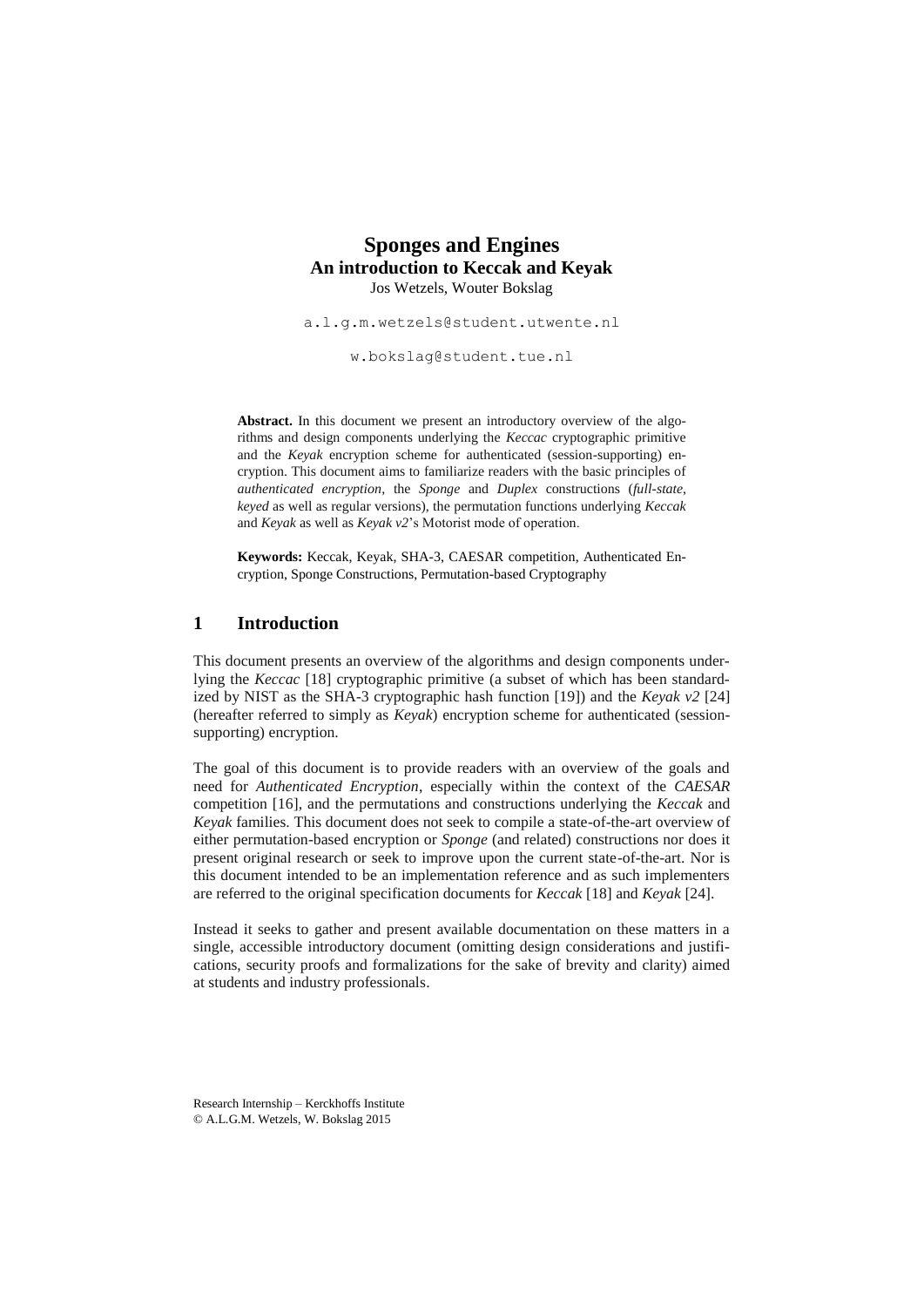# **2 Authenticated Encryption**

Authenticated Encryption (AE) or Authenticated Encryption with Associated Data (AEAD) is a cryptographic mode of operation [1] providing confidentiality, integrity and authenticity assurances on data where decryption is combined in single step with integrity validation. Data authentication is of importance in scenarios where a *Manin-the-Middle* (MitM) attacker can make arbitrary modifications to the senders' ciphertext before it is received by the recipient. This can lead to a whole host of problems ranging from (in the simplest case) data corruption to bit-flipping attacks [2] and padding oracle attacks [3]. Cryptographic schemes which only guarantee confidentiality are at risk of such attacks [4].

There are two categories of modes of operation providing confidentiality and authenticity: AE and AEAD. The difference between the two is that the latter allows for the authentication of data separate from the plaintext (known as *Additional Authenticated Data* (AAD)) which does not require confidentiality and is only authenticated and not encrypted. This serves to prevent modifications to metadata (eg. ip address and port in network data or e-mail headers in email data) by a MitM attacker. In this document when we refer to AE we refer to both categories unless explicitly stated otherwise.

The need for AE arose out of observations that combining block cipher confidentiality modes with block cipher authentication modes proved easy to get wrong in practice [5]. Combining secure ciphers with secure MACs could still result in insecure authenticated encryption schemes as shown by practical attacks against eg. SSL/TLS [6,7].

An example AE mode API would look as follows:

 $(c, a) =$  Encrypt $(p, k,$  optional h)  $p' = \text{Decrypt}(c, k, a, \text{optional } h)$ 

For ciphertext  $c$ , authentication tag  $a$ , plaintext  $p$ , secret key  $k$ , optional header  $h$  and decrypted ciphertext  $p'$ .

The optional *header* is the *Additional Authenticated Data* (AAD) discussed above. The *authentication tag* consists of a *Message Authentication Code* (MAC). Decryption outputs either the *plaintext* or an error if the provided *authentication tag* does not match the provided *ciphertext* or optional *header*.

AE comes in the form of either specialized block cipher modes of operation (eg. OCB, EAX, CCM, GCM, etc.) [8] or a general construction (not limited to block ciphers) combining an encryption scheme and a MAC provided that the encryption scheme is secure under a *Chosen Plaintext Attack* (CPA) and the MAC is unforgeable under a *Chosen Message Attack* (CMA). Three widespread compositions of these primitives are listed by Krawczyk [9] as follows: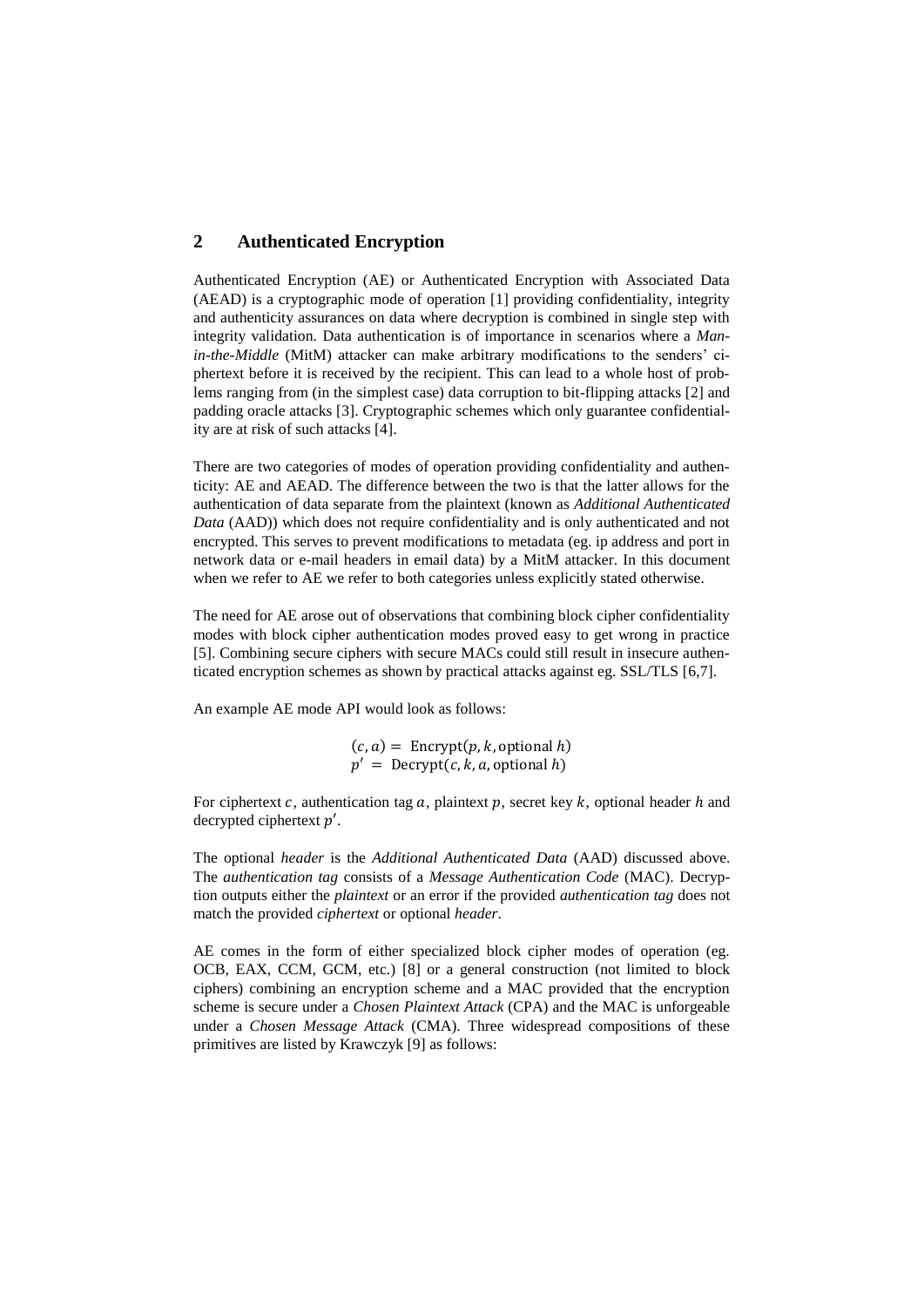*Encrypt-then-Authenticate (EtA)*: Here the plaintext is first encrypted after which a MAC of the ciphertext is generated as the *authentication tag*. The result is the pair (*ciphertext*,  $tag = MAC(ciphertext)$ .



**Fig. 1**: *Encrypt-then-Authenticate* [10]

 *Encrypt-and-Authenticate (AaM)*: Here a MAC of the plaintext is produced and the plaintext is encrypted separately resulting in the pair  $(ciphertext, tag = MAC(plaintext)).$ 



**Fig. 2**: *Encrypt-and-Authenticate* [10]

 *Authenticate-then-Encrypt (AtE)*: Here a MAC of the plaintext is generated and concatenated with the plaintext with the result being encrypted resulting in (ciphertext =  $E(plaintext | MAC(plaintext), K)$ .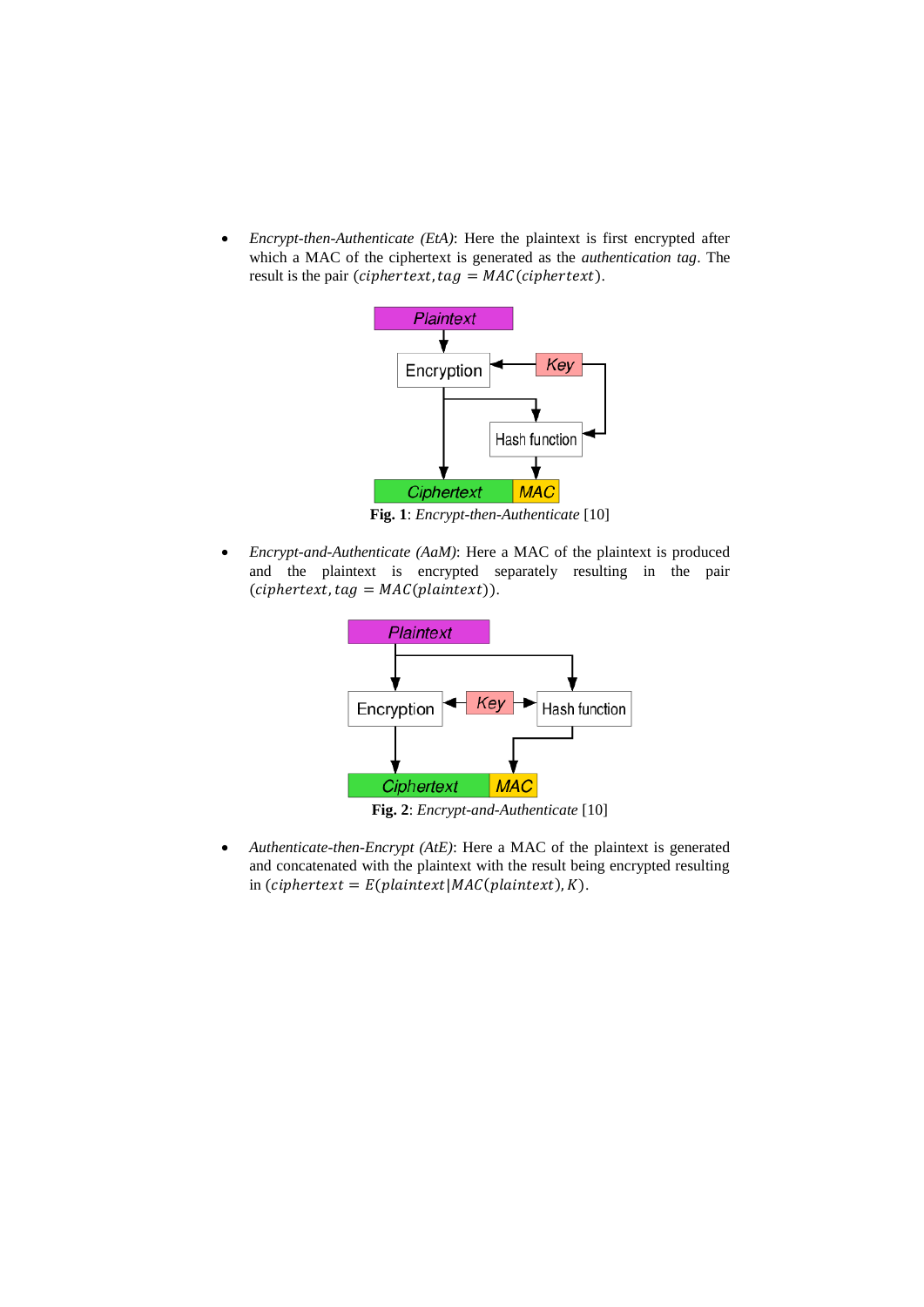

**Fig. 3**: *Authenticate-then-Encrypt* [10]

Note that in the above figures 1 to 3 the same key is used for encryption and authentication while it is recommended [11] to use two different secret keys for these different purposes.

The *Encrypt-then-Authenticate* approach has been shown [9] to be secure (provided the underlying primitives meet the appropriate security requirements). While *Encryptand-Authenticate* and *Authenticate-then-Encrypt* have not been shown to be secure by themselves some *implementations* have been shown to be secure. On the other hand while Krawczyk initially reported the *AtE* scheme used in SSL/TLS to be secure he revised his results [12] and it was found that using SSL/TLS with a block cipher in CBC mode was insecure due to the way in which the plaintext was encoded and padded [13].

Given these implementation troubles NIST specified [14,15] two block cipher modes of operation (namely CCM and GCM) offering AE functionality (or rather, AEAD functionality to be more precise). It is important to note that when using randomized IVs appended to the ciphertext one should authenticate the  $(IV, ciphertext)$  pair.

## **2.1 CAESAR**

CAESAR [16] (Competition for Authenticated Encryption: Security, Applicability, and Robustness) is a project to "identify a portfolio of authenticated ciphers that (1) offer advantages over AES-GCM and (2) are suitable for widespread adoption".

CAESAR submissions specify a *family* of (one or more) authenticated ciphers the members of which may vary in external parameters.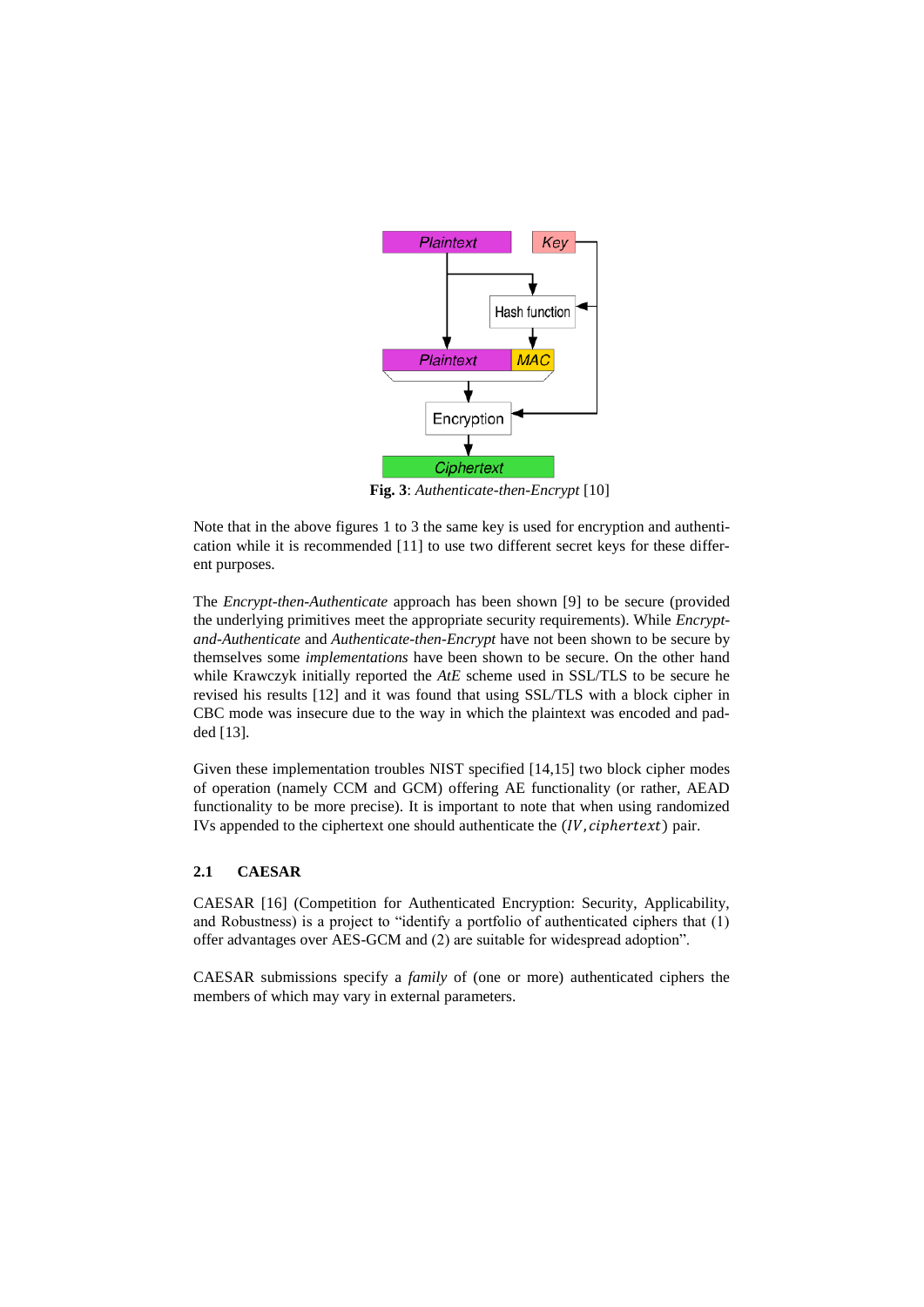CAESAR submissions follow an API specification consisting of:

 $c =$  Encrypt(p, k, optional d, optional  $mn_s$ , optional  $mn_p$ )

For ciphertext  $c$ , plaintext  $p$ , secret key  $k$ , optional associated data  $d$ , optional secret message number  $mn_s$  and optional public message number  $mn_n$ .

See figure 4 for the different security purposes and restrictions of the inputs.

|               | <b>Integrity</b> | <b>Confidentiality</b> | Length   | Optional       | <b>May</b><br>impose<br>single-use<br>requirements |
|---------------|------------------|------------------------|----------|----------------|----------------------------------------------------|
| Plaintext     | Yes/             | Yes                    | Variable | N <sub>o</sub> | N <sub>0</sub>                                     |
| Associated    | <b>Yes</b>       | N <sub>0</sub>         | Variable | <b>Yes</b>     | N <sub>0</sub>                                     |
| Data          |                  |                        |          |                |                                                    |
| <i>Secret</i> | Yes.             | Yes                    | Fixed    | Yes            | Yes                                                |
| Message       |                  |                        |          |                |                                                    |
| <b>Number</b> |                  |                        |          |                |                                                    |
| Public        | <b>Yes</b>       | No                     | Fixed    | Yes            | Yes                                                |
| Message       |                  |                        |          |                |                                                    |
| <b>Number</b> |                  |                        |          |                |                                                    |
| Key           | N/A              | N/A                    | Fixed    | N <sub>o</sub> | N/A                                                |

**Fig. 4**: *Security purposes and restrictions of inputs* [17]

CAESAR submission ciphers are expected to maintain security regardless of the user's choice of message numbers with the exception of reuse of a single (secret message number, public message number) pair for two encryptions with the same key.

# **3 Keccak**

Keccak [18] is a family of *sponge functions* (see section 3.1) a subset of which has been standardized by NIST as the SHA-3 cryptographic hash function [19]. Keccak uses one of seven permutations denoted as  $Keccak_f[b]$  (where *permutation width* b ∈ {25,50,100,200,400,800,1600}) as primitive in the sponge construction, with  $Keccak<sub>f</sub>[1600]$  being the permutation of choice for SHA-3.

Each of these permutations consists of the iterative application of a simple round function (similar to block ciphers but without key scheduling) with operations limited to bitwise XOR, AND, NOT and rotations.

The description in this section draws upon those outlined in [18,22,23].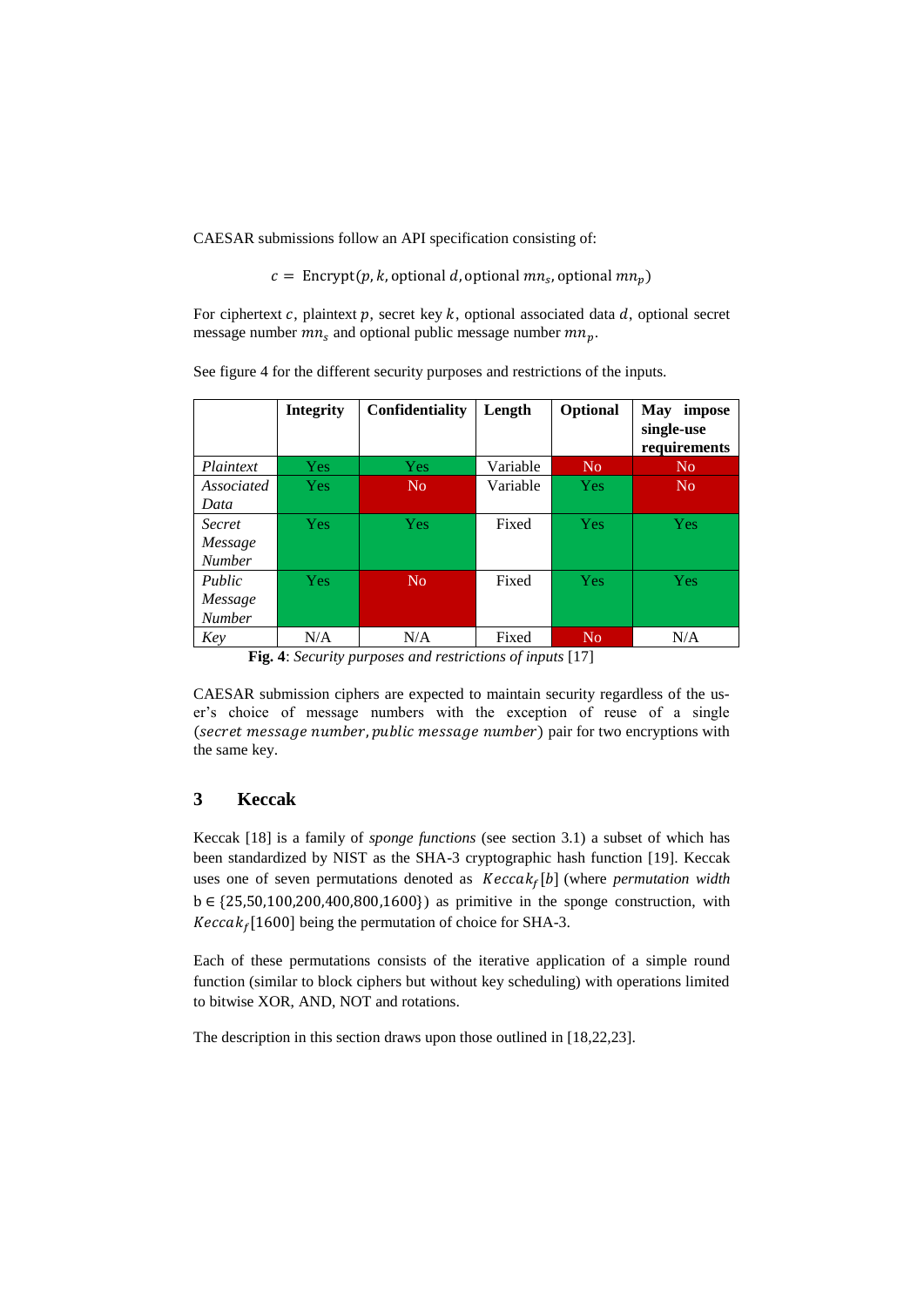#### **3.1 The Sponge Construction**

A *sponge construction* or *sponge function* [20] is a type of algorithm with a finite internal state consuming an arbitrary-length input bitstream and producing an output bitstream of an arbitrary desired length. Sponge functions can serve to implement various cryptographic primitives such as cryptographic hash functions, MACs, stream ciphers, PRNGs and AE schemes due to its arbitrarily long input and output sizes.

Sponge constructions are iterated constructions operating on an internal state  $S$  of *width b* bits (where  $b = (r + c)$  with r denoting the *bitrate* and c denoting the *capac*-*) by applying the fixed-length permutation function*  $*f*$  *to it as illustrated in figure 5.* 



sponge

**Fig. 5**: *Sponge construction* [20]

The sponge function starts by padding the input string to a length that is a multiple of  $r$  using a reversible padding rule before cutting it into  $n$  blocks of  $r$  bits. Next  $b$  bits of state  $S$  are initialized to zero and the sponge construction proceeds in two phases:

- *Absorbing*: In the absorbing phase every *r*-bit input block is XORed into the first  $r$  bits of the state  $S$  followed by application of the permutation function f to S resulting in a new state S'. After all input blocks have been processed in this fashion (ie. the padded input has been fully absorbed) the sponge construction switches to the squeezing phase.
- *Squeezing*: In the squeezing phase the user chooses the number of  $r$ -bit sized output blocks. For every block the first  $r$  bits of the state  $S$  are returned followed by application of the permutation function  $f$  to  $S$ .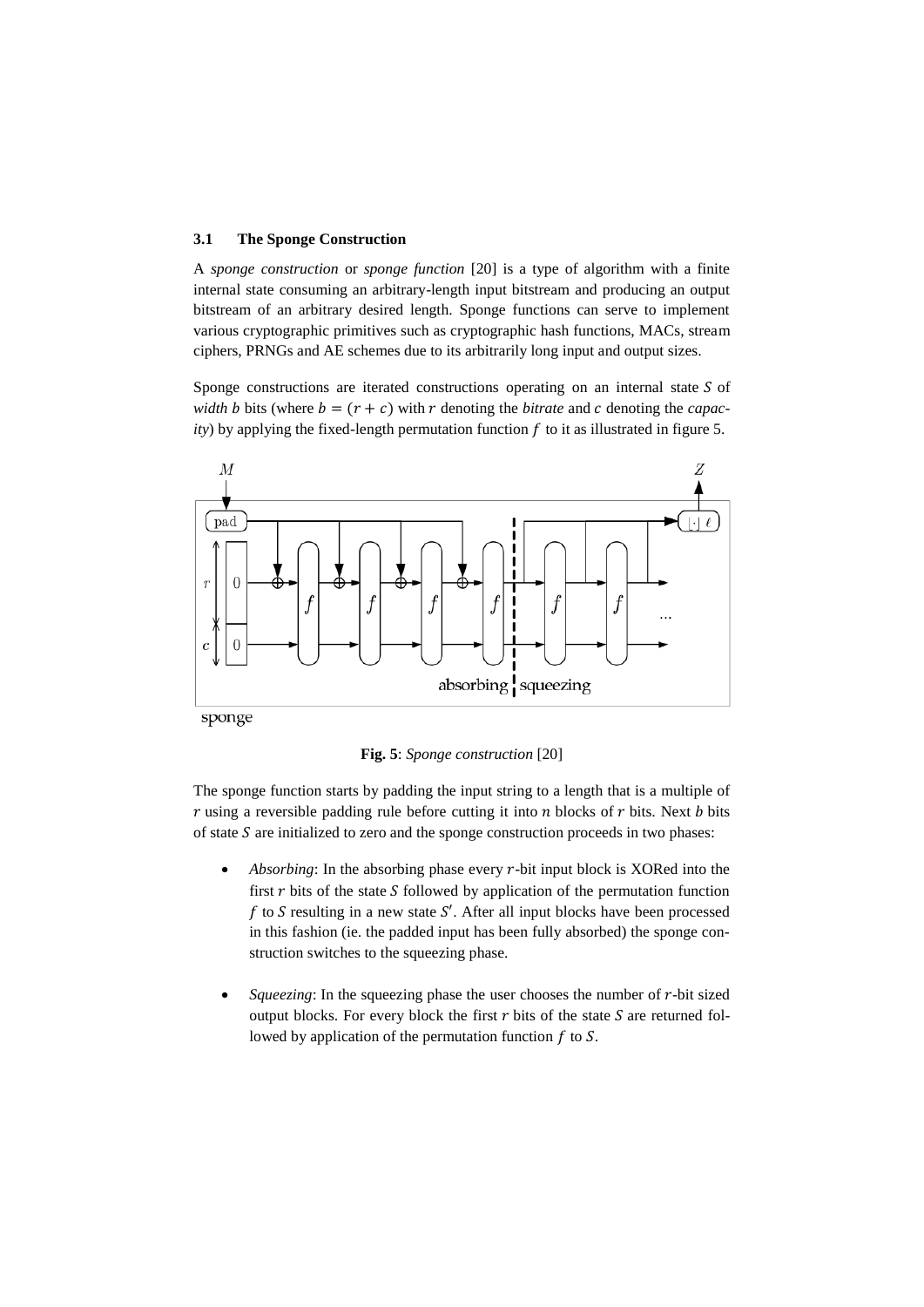Note that the last  $c$  bits (the *capacity*) of the state are never directly affected by the input blocks during the absorbing phase and are never output during the squeezing phase.

An example sponge construction API would look as follows:

$$
Z = Sponge[f, pad, r](M, l)
$$

For input message  $M$  and requested output length  $l$ .

## **3.2 The**  $\text{Keccak}_f$  **permutation function**

There are 7  $Keccak_f$  [18] permutation functions denoted as  $Keccak_f$ [b] where  $b =$ 25  $*$  2<sup>l</sup> and 0 ≤ l ≤ 6, l ∈ Z. One of the advantages of a permutation over traditional usage of block ciphers is that there is no need for a key schedule nor for an inverse.

The  $Keccak_f$  function operates over an internal state S which is represented as an array of 5x5 lanes each of length  $w = 2^l$ . The state can be divided in various parts (depending on axis or axes along which we select our bits) each with their own name as shown in figures 6a-c where the  $x$  and  $y$  axes represent a selection among the 5x5 lanes and the  $z$  axis a  $w$ -bit sized lane.



**Fig. 6a**:  $Keccak_f$  full state [21]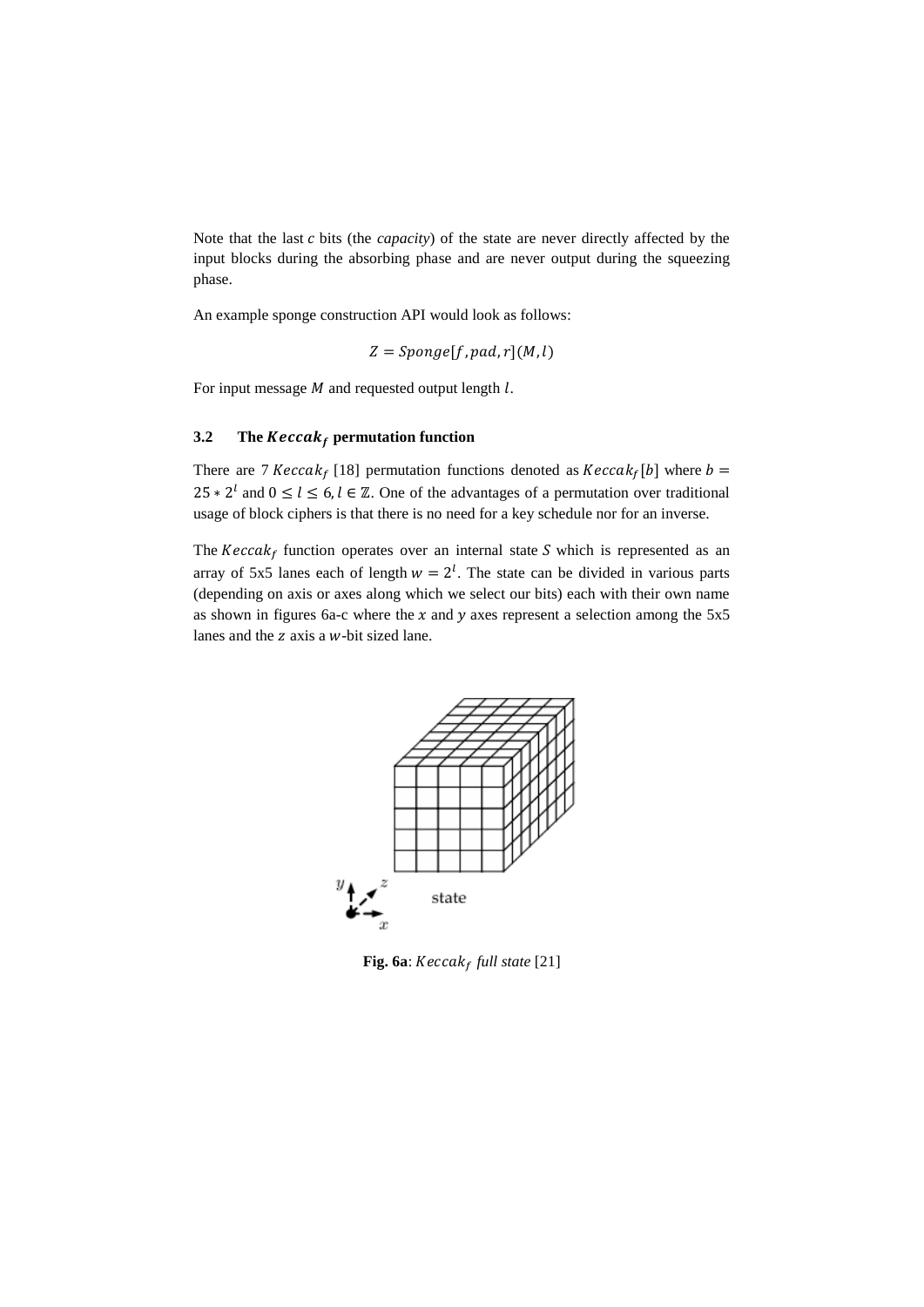

Fig. 6b: *Keccak<sub>f</sub> state row, column and lane* [21]



Fig. 6c: Keccak<sub>f</sub> state plane, slice and sheet [21]

The  $Keccak_f[b]$  function consists of the iterated application of a *round function* with the permutation-width dependent number of rounds  $n_r$  given by  $n_r = 12 + 2l$  where  $w = 2^l$  as illustrated in figure 7.

$$
Keccak-f[b](S):
$$
  
for  $i \in \{0, ..., (n_r - 1)\}$ :  

$$
S = \text{Round}[b](S, RC_i)
$$
  
Return S

Fig. 7:  $Keccak_f$  permutation *pseudo-code* [22]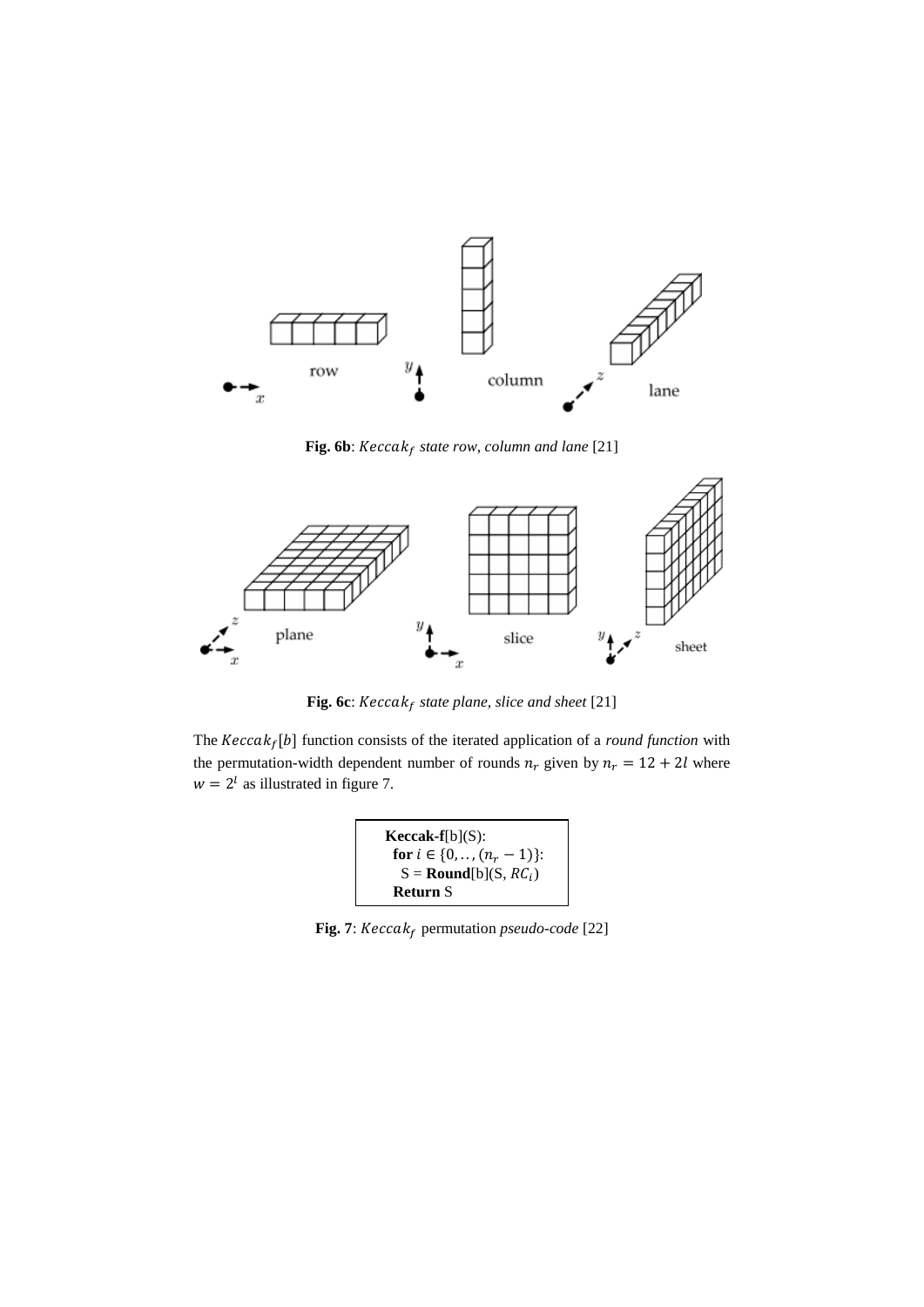The Keccak round function, as illustrated in figure 8, consists of the application of five steps  $\theta$ ,  $\rho$ ,  $\pi$ ,  $\chi$ ,  $\iota$  to the state S and a round constant RC<sub>i</sub> (where i is the current round index) as defined in the round constant table in figure 9.

**Round**[b](A, RC):  $\pi/\theta$ -step for bit diffusion for  $x \in \{0, ..., 4\}$ :  $C[x] = A[x,0]$  **xor**  $A[x,1]$  **xor**  $A[x,2]$  **xor**  $A[x,3]$  **xor**  $A[x,4]$ for  $x \in \{0, ..., 4\}$ :  $D[x] = C[x-1]$  **xor rot** $(C[x+1], 1)$ for  $(x, y) \in \{\{0, ..., 4\}x\{0, ..., 4\}\}$ :  $A[x,y] = A[x,y]$  **xor**  $D[x]$  $\pi$ -step for inter-slice diffusion and  $\pi$ -step for disturbing *x*, *y* alignment through lane-transposition for  $(x, y) \in \{\{0, ..., 4\}x\{0, ..., 4\}\}$ :  $B[y, 2x + 3y] = \text{rot}(A[x, y], r[x, y])$  $1/\chi$ -step for non-linear mapping for  $(x, y) \in \{\{0, ..., 4\}x\{0, ..., 4\}\}$ :  $A[x,y] = B[x,y]$  **xor** ((**not**  $B[x+1,y]$ ) **and**  $B[x+2,y]$ )  $\frac{1}{\iota}$ -step to break symmetry  $A[0,0] = A[0,0]$  **xor** RC **Return** A

**Fig. 8**: Round *pseudo-code* [22]

In figure 8 *A* denotes the complete permutation state array (with  $A[x, y]$  denoting a particular lane) whereas  $B[x, y]$ ,  $C[x]$  and  $D[x]$  are intermediate variables. The constants  $r[x, y]$  are rotation offsets as listed in the table in figure 10. The *rot* operation is a bitwise cyclic right-ward shift operation moving a bit at position  $i$  to position  $(i + r) \mod w$ .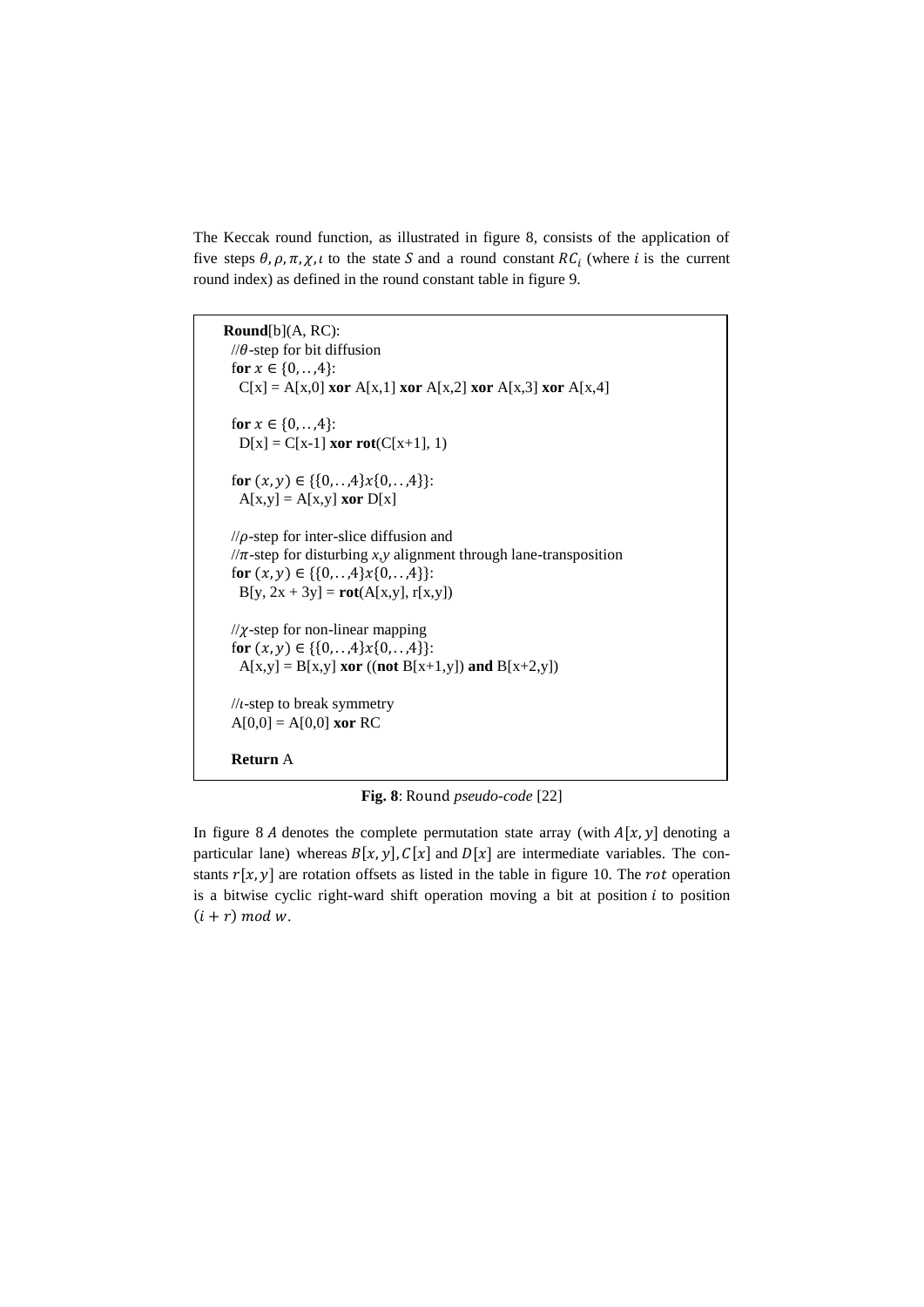| RC[0]                             | 0x0000000000000001        | RC[12] | 0x000000008000808B |  |  |
|-----------------------------------|---------------------------|--------|--------------------|--|--|
| RC[1]                             | 0x0000000000008082        | RC[13] | 0x800000000000008B |  |  |
| RC[2]                             | 0x800000000000808A        | RC[14] | 0x8000000000008089 |  |  |
| RC[3]                             | 0x8000000080008000        | RC[15] | 0x8000000000008003 |  |  |
| RC[4]                             | 0x000000000000808B        | RC[16] | 0x8000000000008002 |  |  |
| RC[5]                             | 0x0000000080000001        | RC[17] | 0x8000000000000080 |  |  |
| RC[6]                             | 0x8000000080008081        | RC[18] | 0x000000000000800A |  |  |
| RC[7]                             | 0x8000000000008009        | RC[19] | 0x800000008000000A |  |  |
| RC[8]                             | 0x000000000000008A        | RC[20] | 0x8000000080008081 |  |  |
| RC[9]                             | 0x0000000000000088        | RC[21] | 0x8000000000008080 |  |  |
| RC[10]                            | 0x0000000080008009        | RC[22] | 0x0000000080000001 |  |  |
| RC[11]                            | 0x000000008000000A RC[23] |        | 0x8000000080008008 |  |  |
| Fig. 9: Round Constant table [22] |                           |        |                    |  |  |

Round Constants are given by  $RC[i][0,0,2^j - 1] = rc[j + 7i]$  for  $0 \le j \le l$  where i is the round index and all other  $RC[i][x, y, z]$  are zero. The values  $rc[t] \in GF(2)$  are given by the LFSR  $rc[t] = (x^t \mod x^8 + x^6 + x^5 + x^4 + 1) \mod x$  in GF(2)[x] with period 255.

|       | $x=3$ | $x=4$ | $x=0$ | $x=1$ | $x=2$ |
|-------|-------|-------|-------|-------|-------|
| $y=2$ | 25    | 39    | 3     | 10    | 43    |
| $y=1$ | 55    | 20    | 36    | 44    | 6     |
| $y=0$ | 28    | 27    | 0     |       | 62    |
| $y=4$ | 56    | 14    | 18    | 2     | 61    |
| $y=3$ | 21    | 8     | 41    | 45    | 15    |

**Fig. 10**: *Rotation Offset table* [22]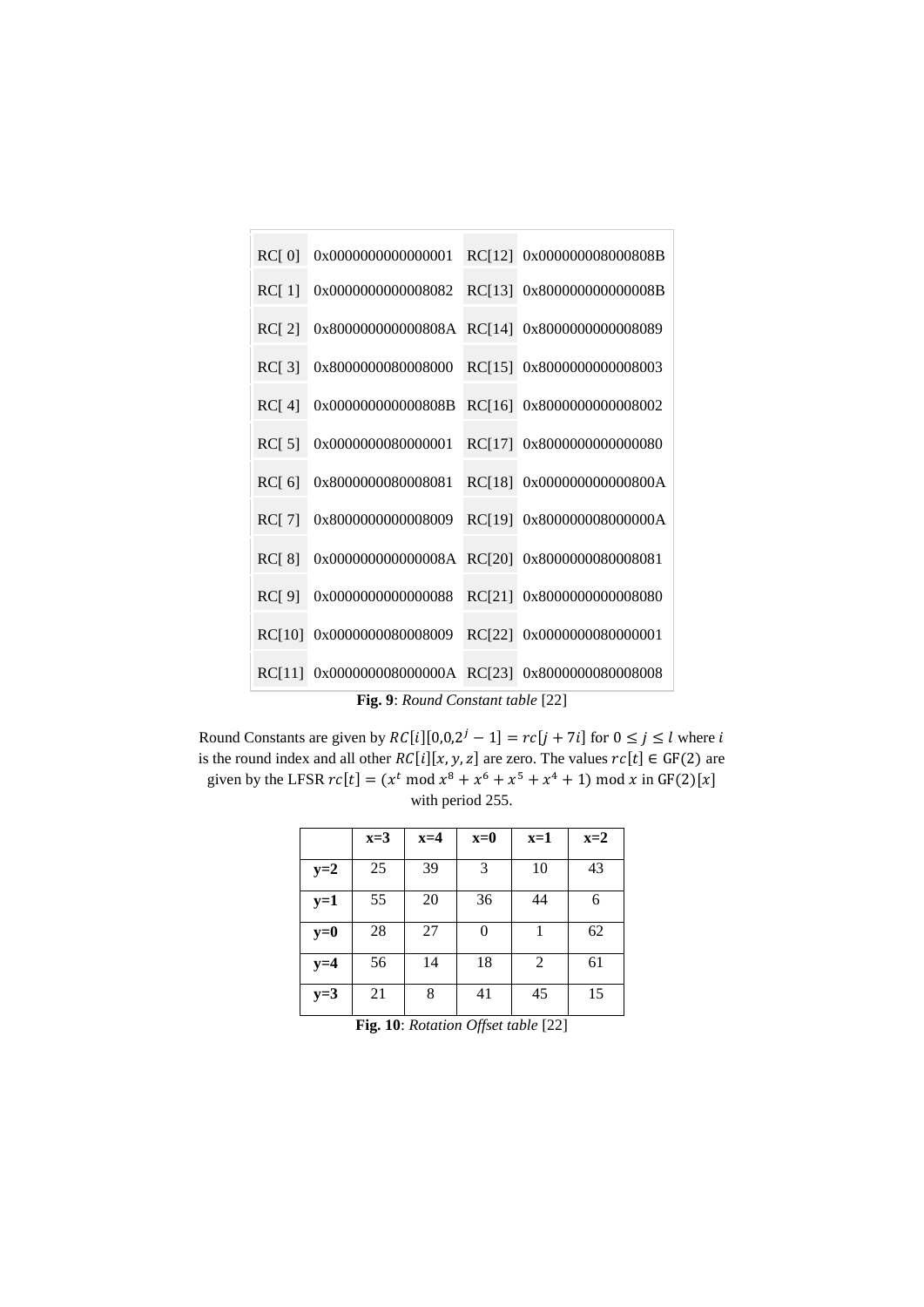## **3.3 Keccak's** *pad10\*1* **Padding**

The (reversible) padding rule used in Keccak [18] pads a message  $M$  to a sequence of x-bit blocks and is denoted by  $M||pad[x](|M|)$ . Keccak's multi-rate padding, denoted by *pad10\*1*, appends a single bit 1 followed by the minimum number of bits 0 followed by a single bit 1 such that the length of the result is a multiple of the blocklength.

## **3.4 The Keccak Sponge Function**

When combining the above documented functions into a sponge construction we obtain the  $Keccak[r, c]$  sponge function (where r denotes bitrate and c denotes capacity) as illustrated in figure 11. Note that the pseudo-code in figure 11 is limited to cases where the number of bits in a message  $M$  is a multiple of 8 (ie. spans a whole number of bytes) and  $r$  is a multiple of the lane size (as is the case for the SHA-3 parameters [19]. In the pseudo-code  $S$  denotes the state as an array of lanes with padded message  $P$  organized as an array of blocks  $P_i$  each of which is organized as an array of lanes themselves.

```
Keccak[r,c](M):
  //Initialization and padding
 for (x, y) \in \{\{0, ..., 4\}x\{0, ..., 4\}\}:
  S[x,y] = 0P = M \parallel 0x01 \parallel 0x00 \parallel ... \parallel 0x00P = P xor (0x00 || ... || 0x00 || 0x80) //Absorbing phase
 for P_i \in P:
for (x, y) such that x + 5 * y < \frac{r}{x}\frac{1}{w}:
S[x,y] = S[x,y] xor P_i[x + 5y]S = \text{Keccak-f}[r+c](S) //Squeezing phase
 Z = empty string
  while (output is requested):
for (x, y) such that x + 5 * y < \frac{r}{x}\frac{1}{w}:
    Z = Z \parallel S[x,y]S = \text{Keccak-f}[\text{r}+\text{c}](S) Return Z
```
**Fig. 11**:  $Keccak[r, c]$  sponge function pseudo-code [22]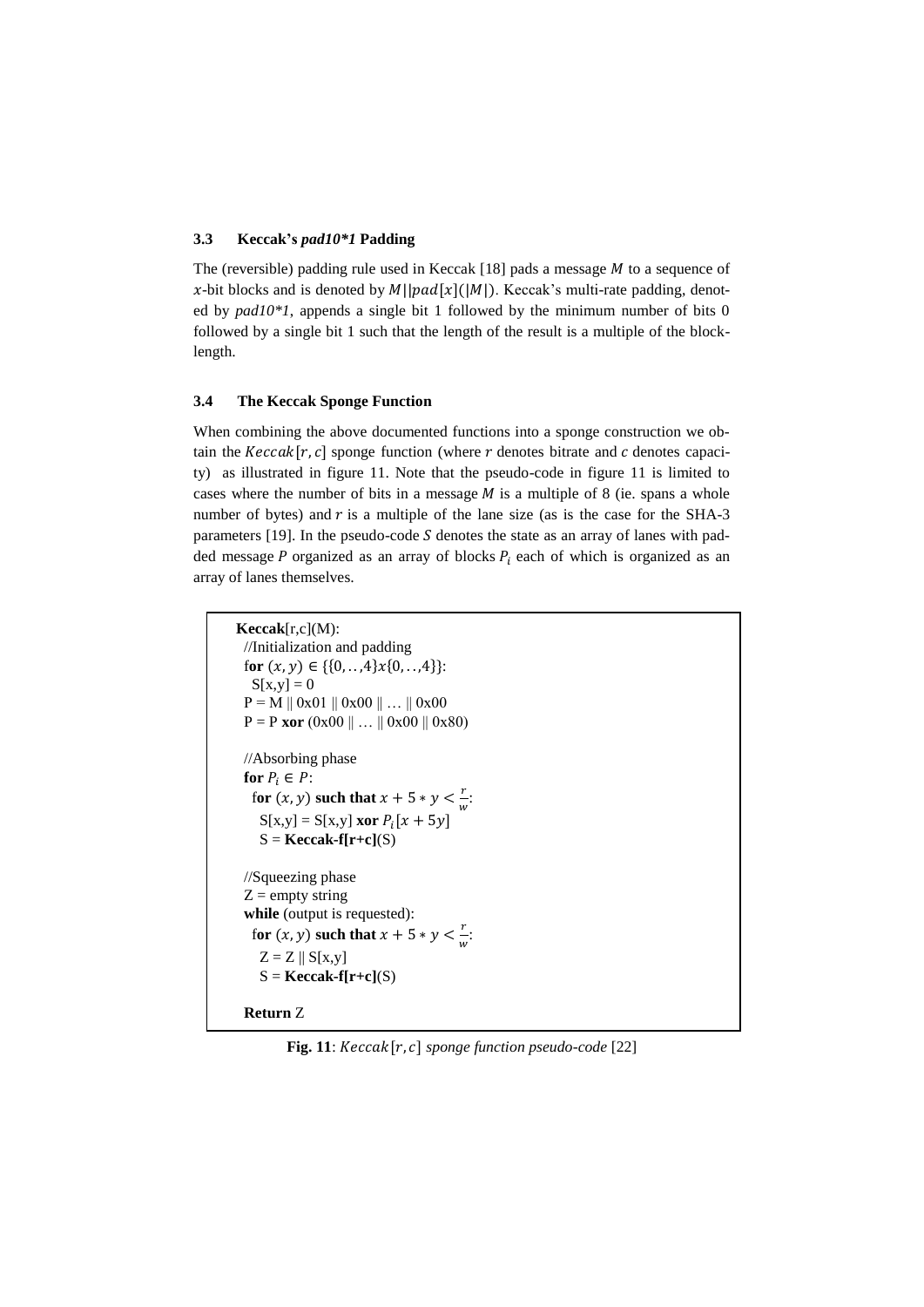# **4 Keyak**

Keyak [24] is a permutation-based authenticated encryption scheme supporting sessions submitted to the 2<sup>nd</sup> round of the CAESAR competition. In this document when we mention Keyak we are referring to Keyak v2 unless explicitly stated otherwise.

Keyak operates in the so-called *Motorist* mode (see section 4.2) and uses *Keccak-p* (see section 4.3) as the underlying permutation and is free of inverses [29]. Keyak offers features such as in-place encryption, parallelizable encryption/decryption, incremental AEAD [29] simultaneous processing of plaintext and associated data, session support, intermediate authentication tags and the option to combine wrapping and unwrapping in the same session where upon unwrapping the plaintext is made available only if the tag is valid. Keyak consists of five named instances: *River Keyak, Lake Keyak, Sea Keyak, Ocean Keyak* and *Lunar Keyak* taking on specific parameter values as detailed in section 4.7.

The material in this section draws upon that outlined in [20, 24, 25, 26, 27, 28].

## **4.1 The Duplex Construction**

A *duplex construction* [20] is a construction closely related to the *sponge construction* with an equivalent level of security. The duplex construction allows for the alternation of input and output blocks (as shown in figure 12) at the same rate as the sponge construction, analogous to full-duplex communication, which allows for efficient implementations of reseedable PRNGs and AE schemes requiring only one call to the permutation function  $f$  per input block.



**Fig. 12**: *Duplex construction* [20]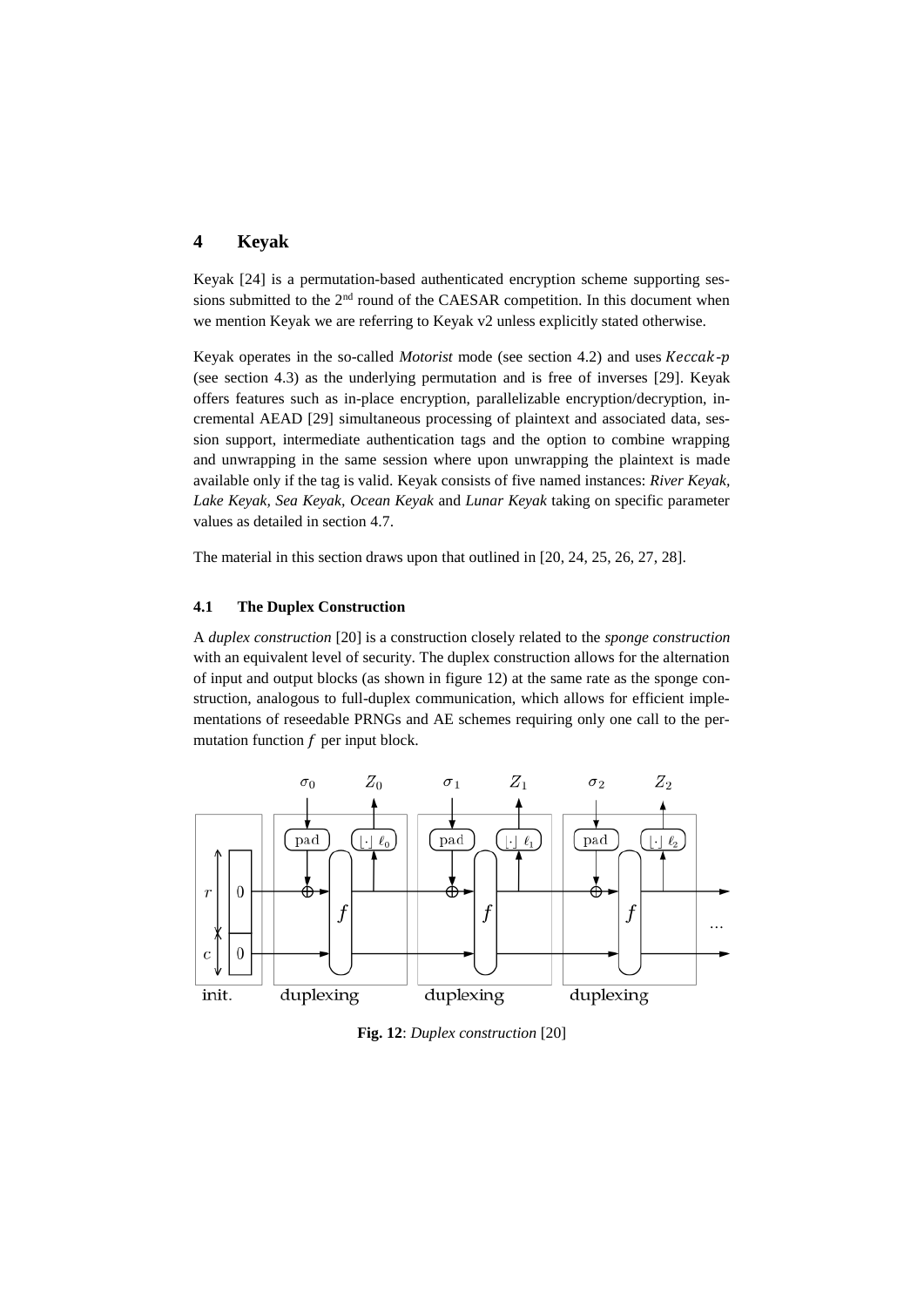The duplex construction, like the sponge construction, starts by padding the input string to a length that is a multiple of  $r$  using a reversible padding rule before cutting it into  $n$  blocks of  $r$  bits. Next  $b$  bits of state  $S$  are initialized to zero. Unlike the sponge construction, which is stateless in between calls, the duplex construction results in an object which accepts calls taking an input string and returning an output string which depends on *all* input received so far. Such an object, called a *duplex object*, is denoted as D.

A duplex object  $D$  has a  $b$ -bit internal state  $S$  which is set to zero upon initialization. From then one can make calls to *D. duplexing*( $\sigma$ , *l*) (where  $\sigma$  denotes an input string and  $l$  denotes the requested number of bits) where the maximum number of bits one can request is the bitrate r and the input string  $\sigma$  has to be short enough such that after padding it results in a *single*  $r$ -bit block. This maximum length of  $\sigma$  is called the *maximum duplex rate* and denoted as  $\rho_{max}(pad, r)$  and is always smaller than the bitrate  $r$ .

Executing a D. duplexing  $(\sigma, l)$  call will have the duplex object pad the input string  $\sigma$ and XOR it to the first  $r$  bits of the internal state  $S$  after which it applies permutation function  $f$  to the state and returns the first  $l$  bits of the state as output. Calls where  $\sigma$ is the empty string are referred to as *blank calls* while calls with  $l = 0$  are referred to as *mute calls*.

An example duplex construction API would look as follows:

- *Initialization:*  $D = Duplex[f, pad, r]$
- Duplexing calls:  $D$ . duplexing  $(\sigma, l)$

### **4.2 Keyed Sponge Constructions**

Keyed sponge constructions can be divided in two categories:

- *Outer-keyed Sponge constructions*: Bertoni et al. [26] introduced the keyed Sponge construction as an evaluation of the Sponge function over a concatenation of the key and the message, ie.  $Sponge(K||M)$ . This type of keyed Sponge is denoted as *outer-keyed*.
- *Inner*-*keyed Sponge constructions*: Chan et al. [27] introduced the *innerkeyed Sponge construction* which takes the regular sponge construction and uses  $E_K^f$  as the Sponge permutation. Here f is a permutation, K the key and  $E_K^f$  the *Even-Mansour construction* [28] which builds a *b*-bit block cipher from *b*-bit permutation using a *b*-bit key:  $E_K^f = f(x \oplus K) \oplus K$ .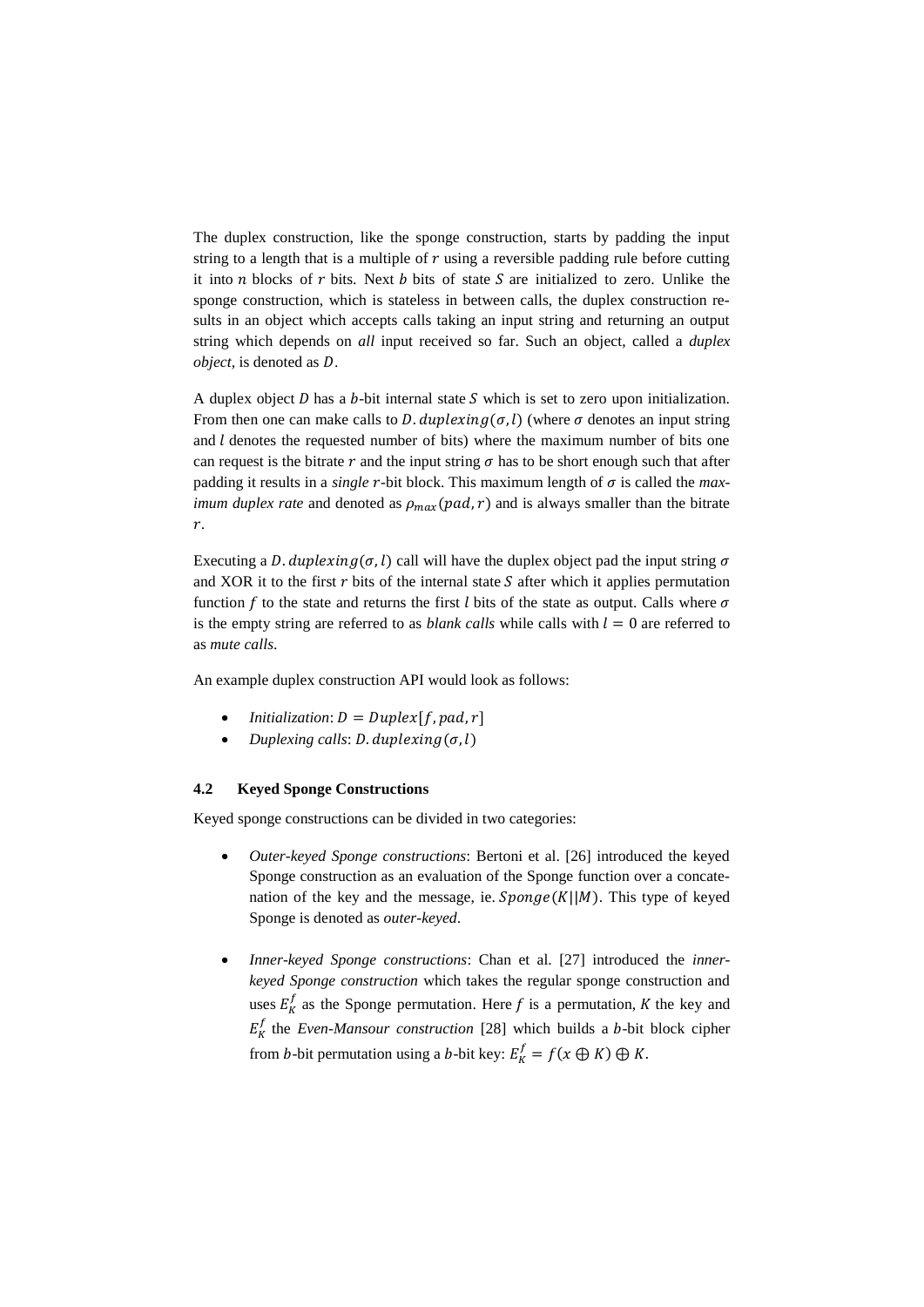#### **4.3 Full-State Keyed and Duplex Sponge Constructions**

In order to optimize the efficiency in Sponge-based authenticated encryption Mennink et al. [25] formalized the *Full-State Duplex Sponge* (FDS) construction which differs from the original duplex construction (see section 4.1) in that the key is explicitly used to initialize the state (making it a keyed construction) and the absorption phase is performed on the entire state which enforces explicit usage of the key. Mennink et al.  $[25]$  proved the increase in input block length from bitrate  $r$  to full-state permutation width  $b$  has no noticeable impact on the security of the generic construction while allowing for the injection of more bits per call to the underlying permutation and thus improving performance.

Note that in full-state keyed sponge constructions the usage of outer-keyed sponge constructions makes no longer any security difference from the usage of inner-keyed sponge constructions and both can be seen as special cases of the *Full-State Keyed Sponge* (FKS) construction.

### **4.3.1 Full-State Keyed Sponge Constructions**

The *Full-State Keyed Sponge* (FKS) constructions works by initializing the inner *k* bits of the state S to the key K (where  $k \leq c$ ) and the outer  $(b - k)$  bits to zero. The message  $M$  is padded to a bit-length that is a multiple of  $b$  and absorbed in the usual sponge fashion. After absorption the squeezing phase outputs the outer  $r$  bits of state  $S$  in the usual sponge fashion until the request amount of  $z$  bits is output as illustrated in figure 13.



**Fig. 13**: *Full-State Keyed Sponge (FKS) construction* [25]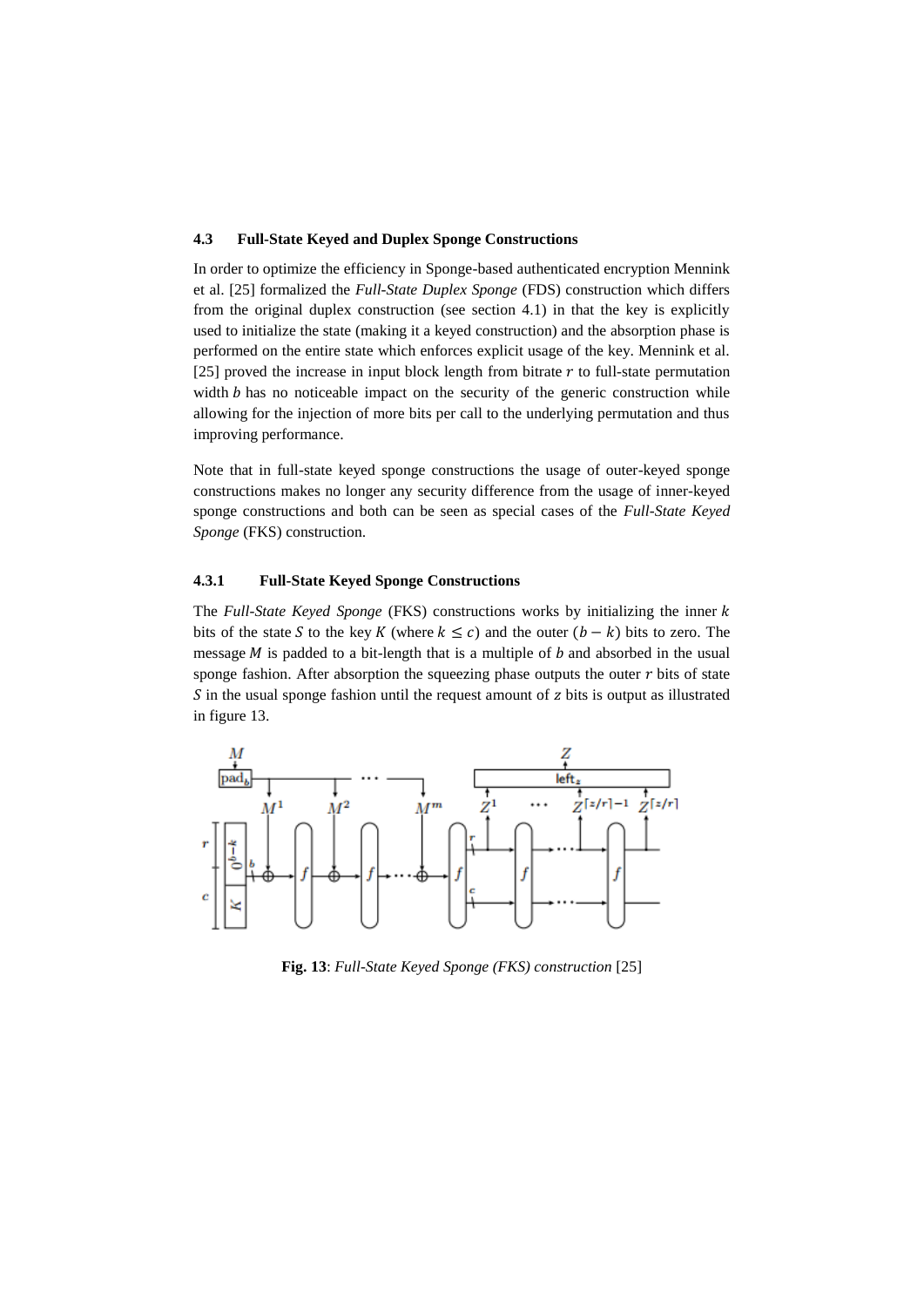### **4.3.2 Full-State Duplex Constructions**

The *Full-State Duplex Sponge* (FDS) constructions works by initializing the inner *k* bits of the state S to the key K (where  $k \leq c$ ) and the outer  $(b - k)$  bits either zero (as per figure 14a). In the *Full-State Keyed Duplex* (FSKD) construction outlined in [24] and shown in figure 14b initialization consists of setting the inner  $k$  bits of state  $S$  to key K and the outer  $(b - k)$  bits to string  $\sigma_0$  followed by application of the permutation  $f$ . Essentialy initialization of the latter is identical to initialization of the former followed by a single duplexing call with (unpadded)  $M^1 = \sigma_0$ . This results in duplex object  $D$ . Subsequent duplexing calls to  $D$  can consume messages of up to  $b$  bits while outputting string  $Z$  as illustrated in figures 14a and 14b. Both constructions are identical save for the slight difference in initialization.



**Fig. 14a**: *Full-State Duplex Sponge (FDS) construction* as per [25]



**Fig. 14b**: *Full-State Keyed Duplex (FSKD) construction* as per [24]

The operation of the Motorist mode can be expressed in calls to FSKD objects.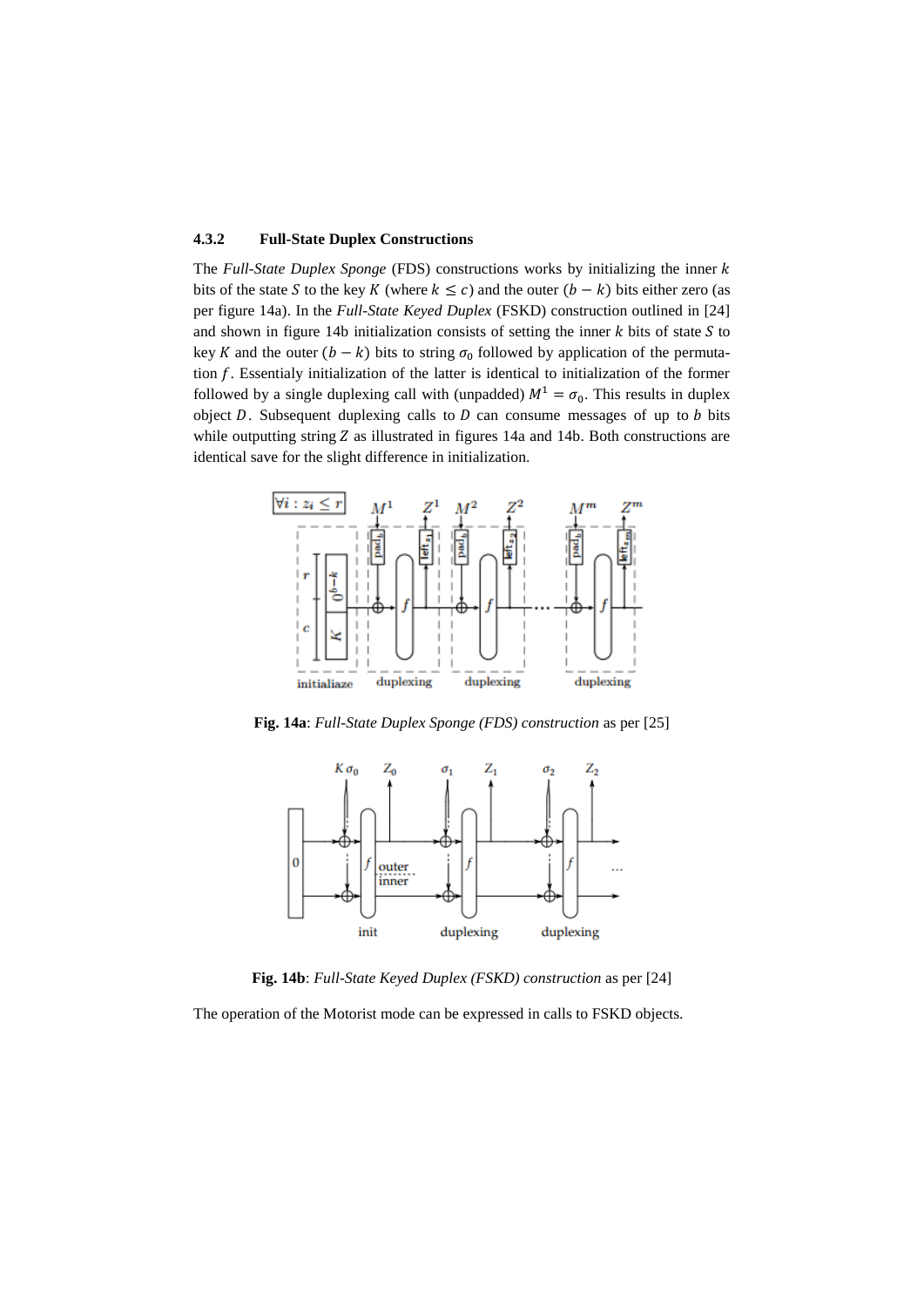#### **4.4 The Motorist mode**

The Motorist mode is a construction supporting authenticated encryption of sequences of messages in sessions and serves as a replacement for *DuplexWrap* and KeyakLines used in Keyak v1. In a given session it processes messages and '*cryptograms'* where a message consists of a plaintext and possible associated data (which will be referred to as *metadata* from here on) and a cryptogram consists of a ciphertext, possible metadata and an authentication tag. Messages can consist of metadata alone and the corresponding cryptogram will not have any ciphertext.

- *Wrapping*: Each message is *wrapped* into a cryptogram by encrypting it into a ciphertext and computing an authentication tag over the full sequence of messages.
- *Unwrapping*: Each cryptograph is *unwrapped* by decrypting the ciphertext into plaintext, verifying the authentication tag and returning the plaintext if the tag is valid.

Within a session the tag of a given cryptogram authenticates the full sequence of messages sent/received since the start of that particular session. Starting a session requires a secret key (and possibly a nonce if the secret key is not unique for this session).

### **4.4.1 Motorist's Duplex Instances**

The Motorist mode is sponge-based and supports one or more duplex instances, in the form of so-called *Pistons* (see section 4.4.3.1) operating in parallel. It calls the duplexing function with input containing the key, nonce, plaintext and metadata bits and uses the output as tag or key stream bits.

The Motorist duplex instances differ from the original duplex construction (see section 4.1) in that they are *full-state keyed duplex* (FSKD) instances (see section 4.3.2) and accept input blocks as large (after padding) as the permutation width instead of only the bitrate width. The Motorist mode supports a parameterized degree of parallelism in the form of an array of so-called *Pistons* (see section 4.4.3.1) each of which is an FSKD object.

Motorist distributes the message (consisting of plaintext and metadata) over a set of different *Piston* duplex instances. In order to produce an authentication tag that depends on the full message and not only on the message bits supplied to a single duplex instance, Motorist performs dedicated processing (called a *knot*) at the end of each message which extracts chaining values from each duplex instance and after concatenating them injects them into all duplex instances resulting in the state of all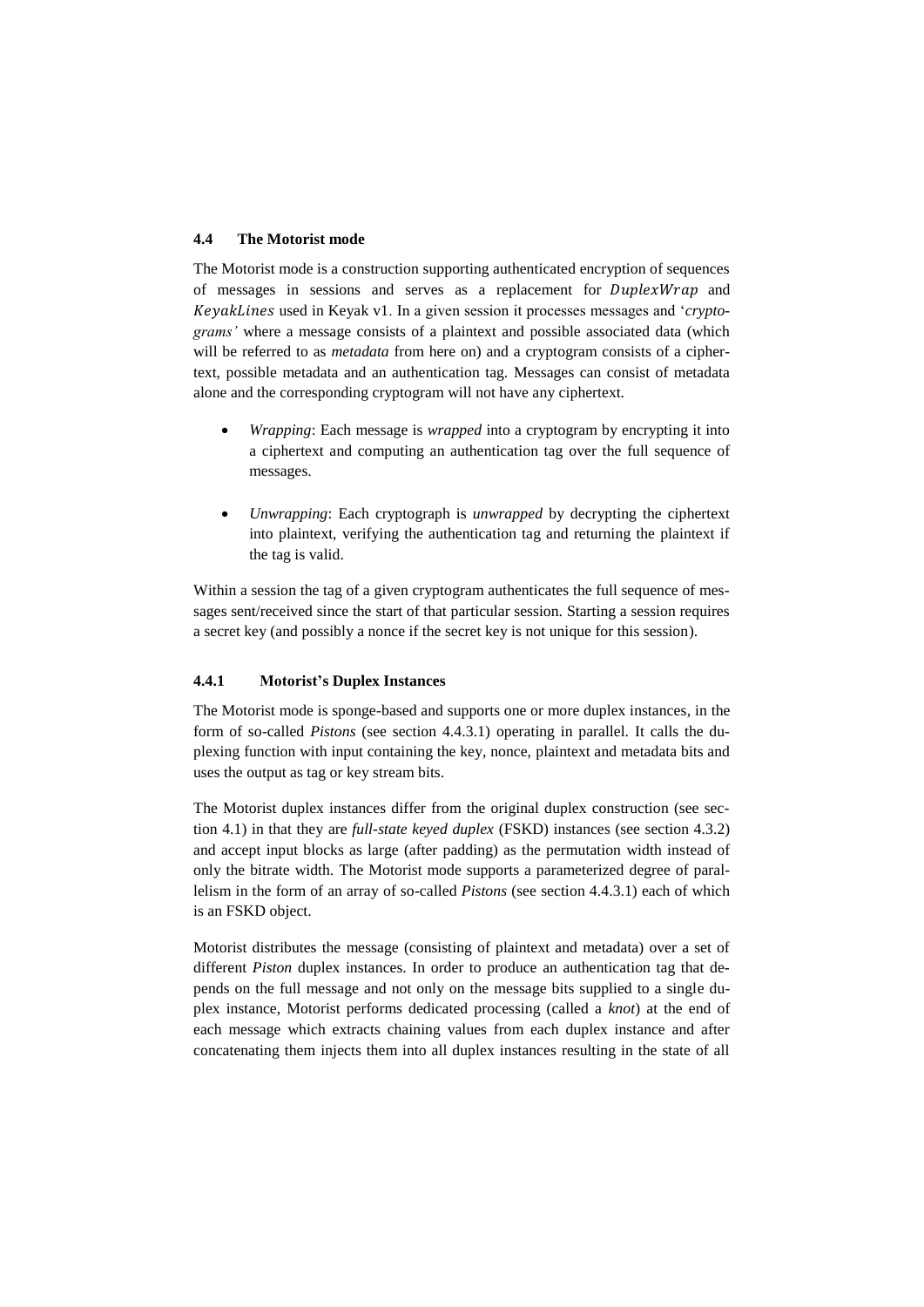instances depend on the full sequence of messages. Finally it extracts an authentication tag from a single duplex object which authenticates the full message sequence (ie. session).

#### **4.4.2 Motorist's Session Support**

In order to start a session Motorist consumes a globally unique and secret string called the *Secret and Unique Value* (SUV) consisting of a key and a nonce (with the recommended order being the key coming first) which is injected into each duplex instance followed by the appending of a diversification string to diversify their states. A single Motorist session is sufficient for secure two-way communication but one must clearly indicate for every message who is the sender which can be done by including the sender's identifier in the message metadata. An alternative approach would be relying on a strict alternating convention. The SUV nonce requirement is not required for Motorist sessions which perform unwrapping functionality only.

### **4.4.3 Motorist's Layers**

Motorist is specified in three layers each of which handle a different aspect of its functionality each consuming input in terms of *byte streams* (that is, strings of bytes that can be read from and written to in sequential fashion) where a sequence of consecutive bytes from a stream is called a *fragment*.

#### **4.4.3.1 Piston Layer**

The *Piston layer* is effectively an augmented *full-state keyed duplex* (FSKD) construction that maintains a  $b$ -bit state  $S$  and applies permutation  $f$  to it and has further parameters squeezing rate  $R_s$  and absorbing rate  $R_a$  where  $R_s \leq R_a$ . It handles basic functionality such as data injection, simultaneous encryption or decryption (if so desired), tag extraction and setting fragment offsets. The Piston state  $S$  is initialized to zero and  $s[i]$  denotes byte *i* of state *S*.

An example Piston API would look as follows:

$$
Piston[f, R_s, R_a]
$$

Where f denotes the underlying permutation function,  $R_s$  the squeeze rate and  $R_a$  the absorbing rate.

When properly used, ie. through an *Engine* (see section 4.4.3.2), the Piston constructs a full-width input block from supplied plaintext, metadata and fragment offsets encoding as illustrated in figures 15a and 15b where either: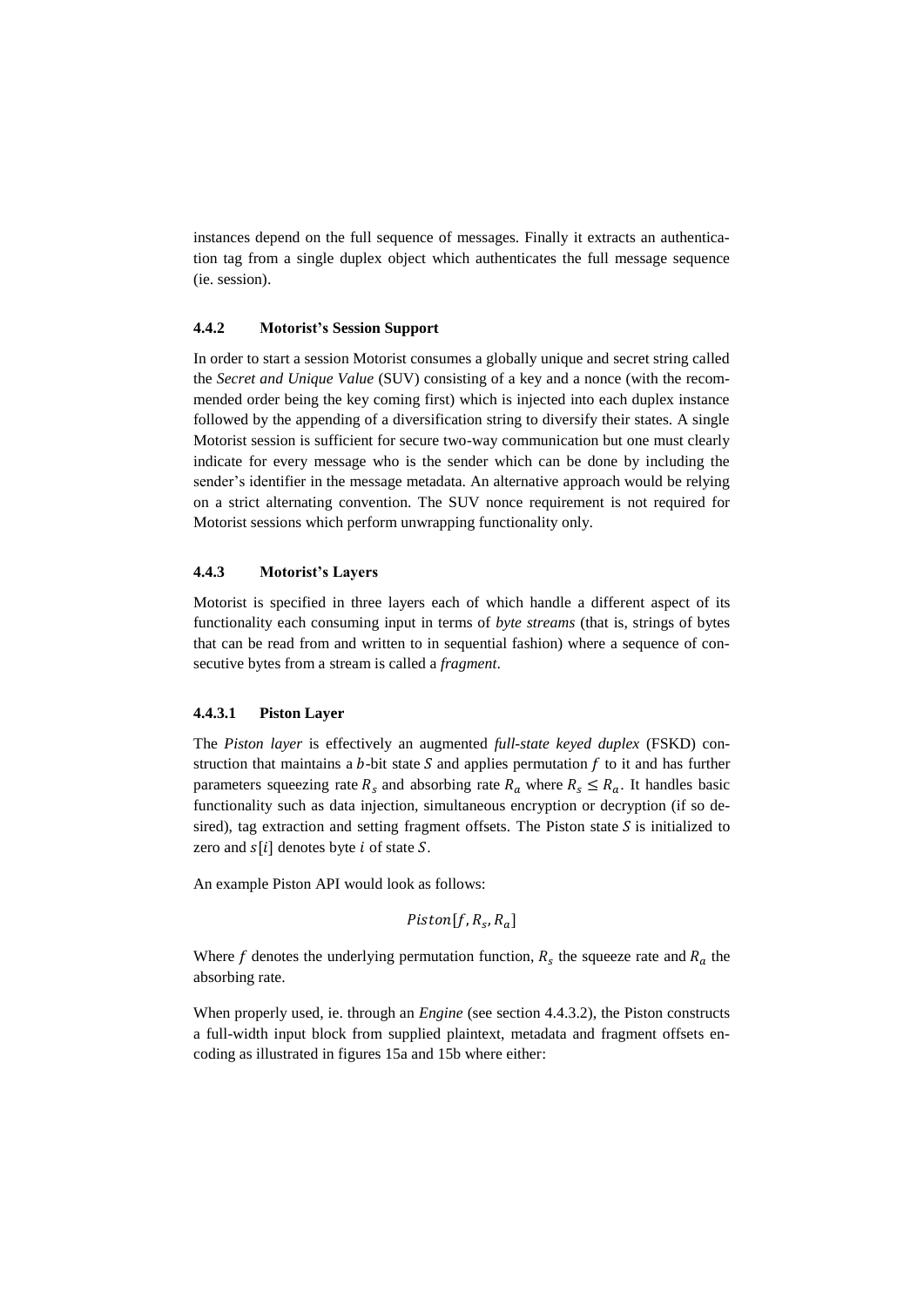- The block starts with a possible number of leading zeros (starting at index 0), followed by a plaintext fragment ending at index  $R_s$ , followed by a metadata fragment ending at index  $R_a$ , followed by the fragment offsets.
- In the absence of plaintext metadata starts at index 0 and runs up to index  $R_a$ .



**Fig. 15a,b**: *Piston full-width input blocks with (a) and without (b) plaintext*

Piston input blocks have four fragment offsets:

- *EOM*: The *EOM* fragment offset functions both to denote the number of bytes in the next output block to be used as tag and to delimit messages by having a non-zero value if it is part of an input block that is the last of a message or a string injected collectively. In case no tag is requested at the end of such a collectively injected message or string it takes the value 255 (0xFF).
- *Crypt End*: The *Crypt End* fragment offset functions to denote the end of the plaintext fragment within the current input block. The start of this plaintext fragment is denoted by the EOM fragment offset of the previous input block where a value of 255 (0xFF) means the plaintext fragment starts at index 0.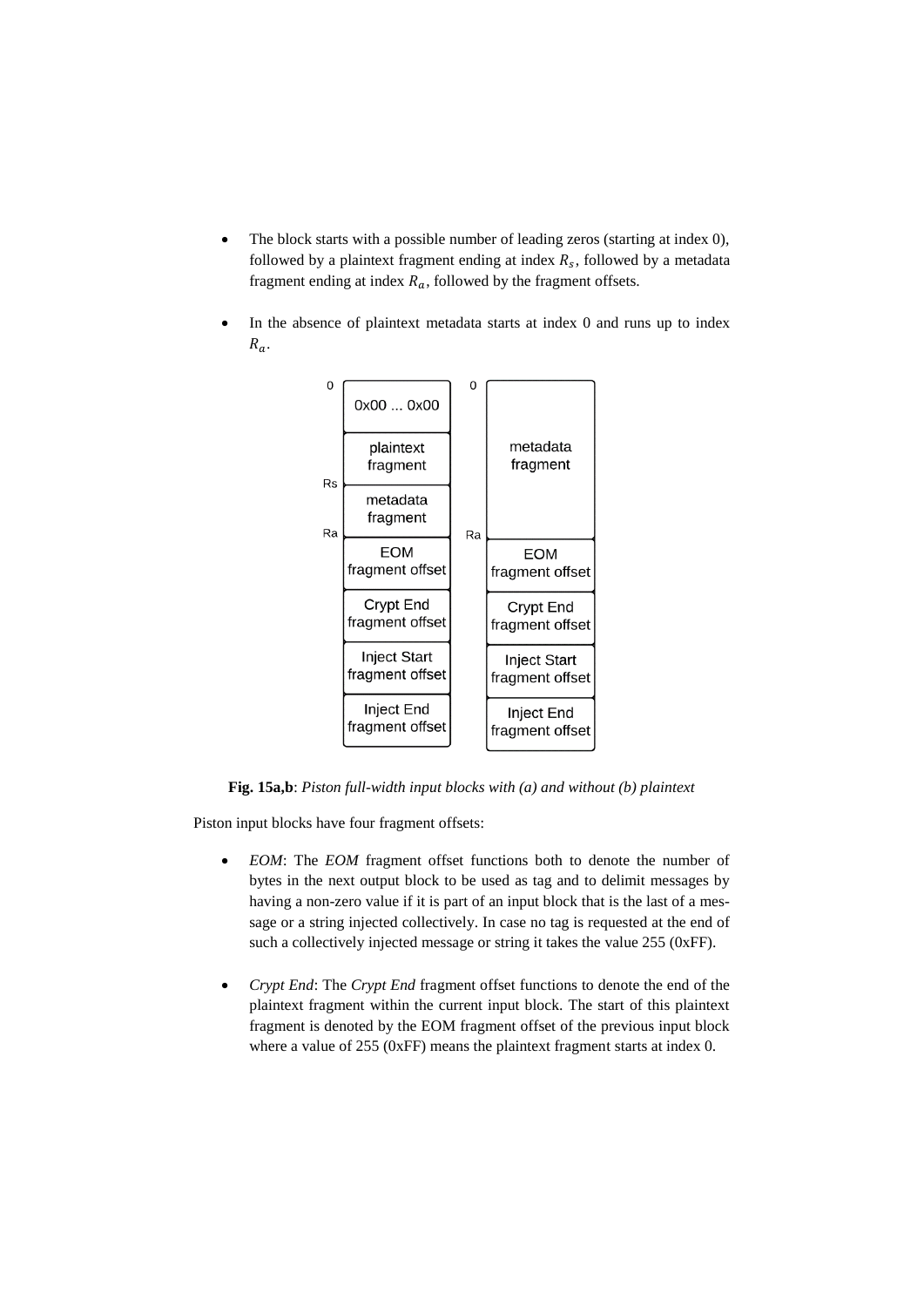- *Inject Start*: The *Inject Start* fragment offset functions to denote the start of the metadata fragment within the current input block. If there is also a plaintext fragment within the current input block then the metadata fragment starts at *Inject Start* =  $R_s$  else it starts at *Inject Start* = 0.
- *Inject End*: The *Inject End* fragment offset functions to denote the end of the metadata fragment within the current input block.

After the input block has been absorbed into the state and permutation function  $f$  has been applied the outer part of the state is used as follows:

- An arbitrary number of bytes used as tag, starting at index 0
- An arbitrary number of bytes used as keystream, starting after the possible tag

The Piston has four functions (replacing the traditional single *Duplexing* function of a Duplex object), illustrated in figures 16a-d, achieving the above functionality:

- Piston. Crypt(I,  $0$ ,  $\omega$ , unwrapFlag): This function, as illustrated in figure 16a, supports the combined encryption of plaintext (or decryption of ciphertext) and absorbing of the corresponding ciphertext (or plaintext) into the outer part of the state as long as input is available followed by updating the end of the plaintext fragment in the appropriate fragment offset. The parameters are as follows:
	- $\circ$  I: Input bytestream (either plaintext or ciphertext)
	- $\circ$  0: Output bytestream where result will be written to
	- $\circ$   $\omega$ : Index in the state from where the plaintext fragment must be injected. The fragment will end at index  $R_s$  or earlier (if input is exhausted). The end of the plaintext fragment is set in offset Crypt End.
	- o *unwrapFlag*: Indicates whether we are encrypting (False) or decrypting (True)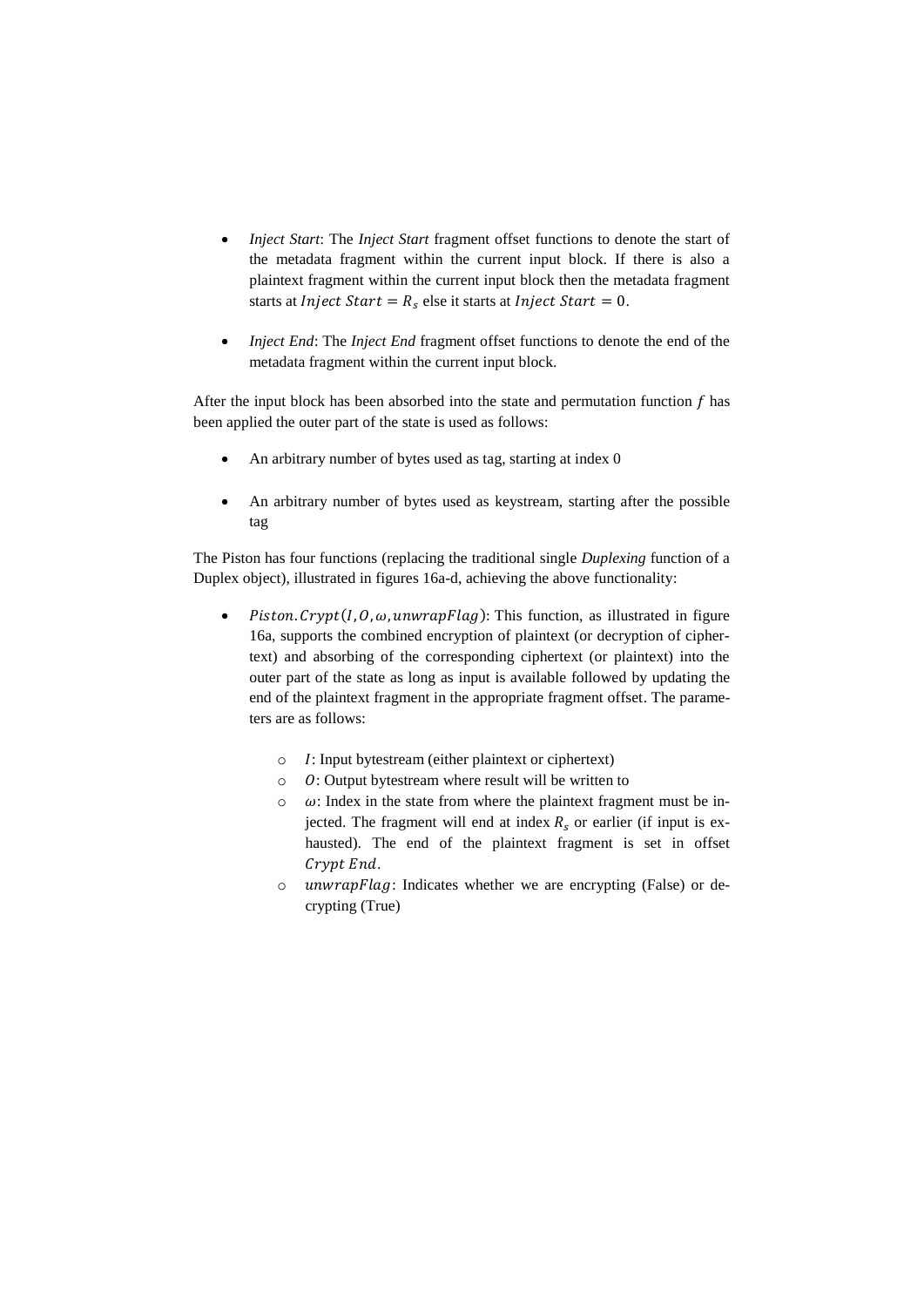```
Crypt(I, O, \omega, unwrapFlag):while (hasMore(I) and (\omega < R_s))
  {
  x = I.get()O.put(state[\omega] \wedge x)
  state[\omega] = x if (unwrapFlag) else (state[\omega] ^ x)
  \omega++
  }
 state[cryptEnd] ^= \omega Return
```
Fig. 16a: Piston. Crypt() pseudo-code [24]

Piston. Inject(X, crypting Flag): This function, illustrated in figure 16b, injects metadata taken from input bytestream  $X$  starting from index  $R_s$  if  $cryptographyFlag$  is set (indicating whether the current input block already has a plaintext fragment) or from index 0 if it is not. The metadata fragment will end at index  $R_a$  or earlier (if input is exhausted). The start of the metadata fragment is set in offset Inject Start.

```
Inject(X, cryptingFlag):
\omega = R_s if (cryptingFlag) else 0
 state[injectStart] ^{\wedge} = \omegawhile (hasMore(X) and (\omega < R_a))
  {
  state[\omega] ^= X.get()
  \omega++
  }
 state[injectEnd] \uparrow = \omega Return
```
**Fig. 16b**: Piston. Inject() pseudo-code [24]

*Piston. Spark*( $eomFlag, l$ ): This function, as illustrated in figure 16c, applies the underlying permutation  $f$  to the state  $S$ . Before doing so it sets in the EOM fragment offset whether this is the last input block of a message (or of a string collectively injected) as indicated by  $eomFlag$ . If this is the case EOM is set to the number  $l$  of bytes of the state  $S$  (after application of  $f$ ) which are reserved as tag.

```
Spark(eomFlag, l):
  if (eomFlag):
   state[EOM] ^= 255 if (l=0) else l
  else
  state[EOM] ^{\wedge} = 0state = f(state)
  Return
```
**Fig. 16c**: Piston. Spark() pseudo-code [24]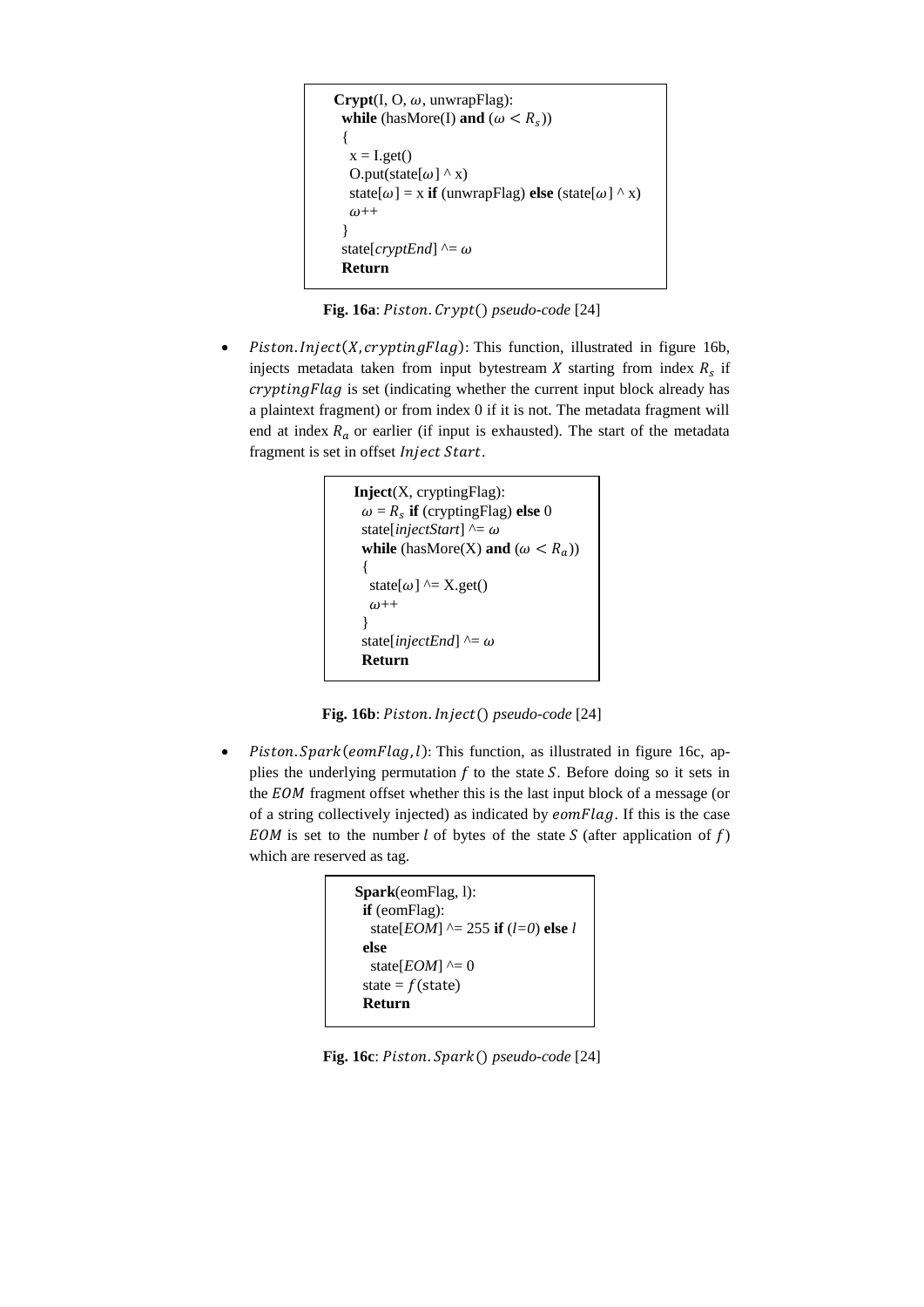*Piston. GetTag(T, l)*: This function writes the first *l* bytes of the state *S* to output byte stream  $T$  to be used as a tag or chaining value.

```
GetTag(T, l):
 assert (l \leq R_s)T.put(state[i]) for i \in \{0, \ldots, l-1\} Return
```
Fig. 16d: Piston. GetTag() pseudo-code<sup>[24]</sup>

## **4.4.3.2 Engine Layer**

The *Engine layer* controls and relies on an array of Π Piston objects operating in parallel. For every Piston the Engine maintains an attribute  $E_t$  denoting how much output was used as tag or chaining value in order to pass this to  $Piston$ .  $Crypt()$  and avoid the reuse of the bits as key stream.

An example Engine API would look as follows:

```
Engine[Π, Pistons]
```
Where  $\Pi$  denotes the number of parallel Pistons and Pistons denotes an array of  $\Pi$ Piston objects.

The Engine also maintains a state machine in the *Phase* attribute in order to direct the function call sequence in order to maintain consistency. The *Phase* indicates how the Π input blocks are being constructed in the Π Piston objects with the following phases being available:

- Fresh: The input blocks are empty
- Crypted: The input blocks have a plaintext fragment and more plaintext is coming
- $EndOfCrypt:$  The input blocks have a plaintext fragment and no more plaintext is coming
- $\bullet$  *EndOfMessage*: The input blocks have their fragments ready and the message has been fully injected

The engine has five functions, illustrated in figures 17a-e, achieving the above functionality: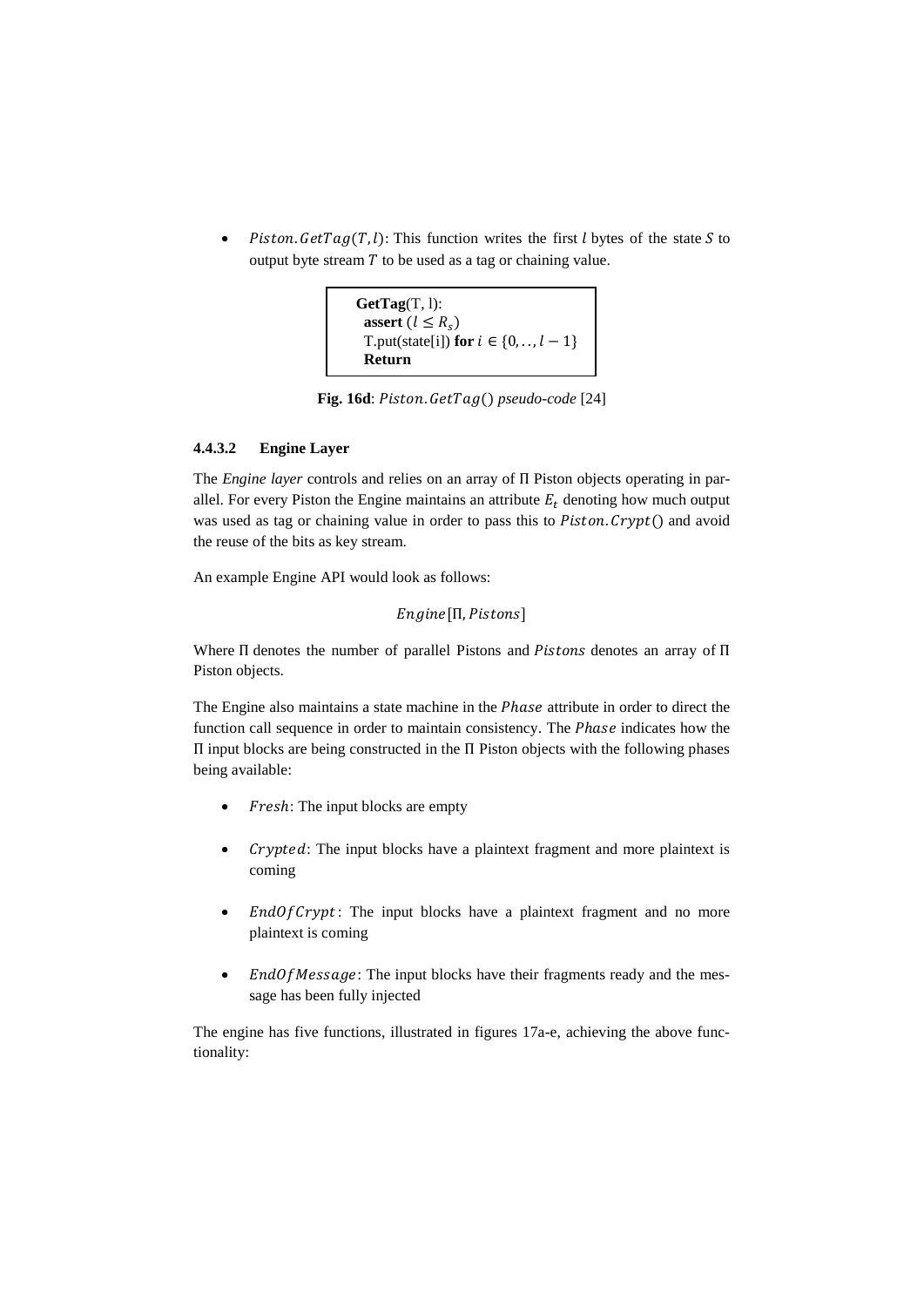*Engine. Spark*( $eomFlag, l$ ): This function centralizes application of permutation f and calls the Piston.  $Spark(eomFlag, l_i)$  function for each of the Π Pistons, where  $l_i \in l$  with  $l$  being a vector. After sparking the Pistons the  $E_t$  value is set to l.

```
Spark(eomFlag, l):
 Pistons[i].Spark(eomFlag, l[i]) for i \in \{0, \ldots, \Pi - 1\}E_t = l Return
```

|  |  |  | Fig. 17a: Engine. $Spark()$ pseudo-code [24] |  |
|--|--|--|----------------------------------------------|--|
|--|--|--|----------------------------------------------|--|

*Engine. Crypt*( $I, O$ , *unwrapFlag*): This function dispatches input  $I$  to the Pistons but requires the Engine to be in the Fresh phase. It subsequently calls Piston. Crypt(I,  $0$ ,  $E_t[i]$ , unwrapFlag) on all of them where i is the Piston index. If  $I$  has not been exhausted (ie. there is more input stream) then the phase is set to  $Crypted$  else it is set to  $EndOfCrypt$ .

Note that each Piston takes a fragment of  $I$  and so the Pistons process up to  $\Pi R_{\rm s}$  bytes.

> **Crypt**(I, O, unwrapFlag): **assert** (phase = *fresh*) Pistons[i].Crypt(I, O,  $E_t$ [i], unwrapFlag) **for**  $i \in \{0, \ldots, \Pi - 1\}$  phase = *crypted* **if** (hasMore(I)) **else** *endOfCrypt* **Return**

**Fig. 17b**: *Engine. Crypt*() *pseudo-code* [24]

*Engine. Inject*( $A$ ): This function dispatches metadata  $A$  to the Pistons (provided the phase is not  $EndOfMessage$  ) by calling *Piston. Inject*(*A*, (*Phase*  $\in$  {*Crypted*, *EndOf Crypt*})) on each of them. If both input and metadata streams are exhausted the phase is set to  $EndOfMessage$  and application of f is delayed until a call to *Engine. GetTags*() is made. Otherwise *Engine. Spark*(*False*,  $0^{\Pi}$ ) is called and the phase is reset to Fresh.

Note that each Piston takes a fragment of  $A$  and so the Pistons process up to  $\Pi(R_a - R_s)$  bytes if *Engine. Crypt* () was called before and  $\Pi R_a$  bytes otherwise.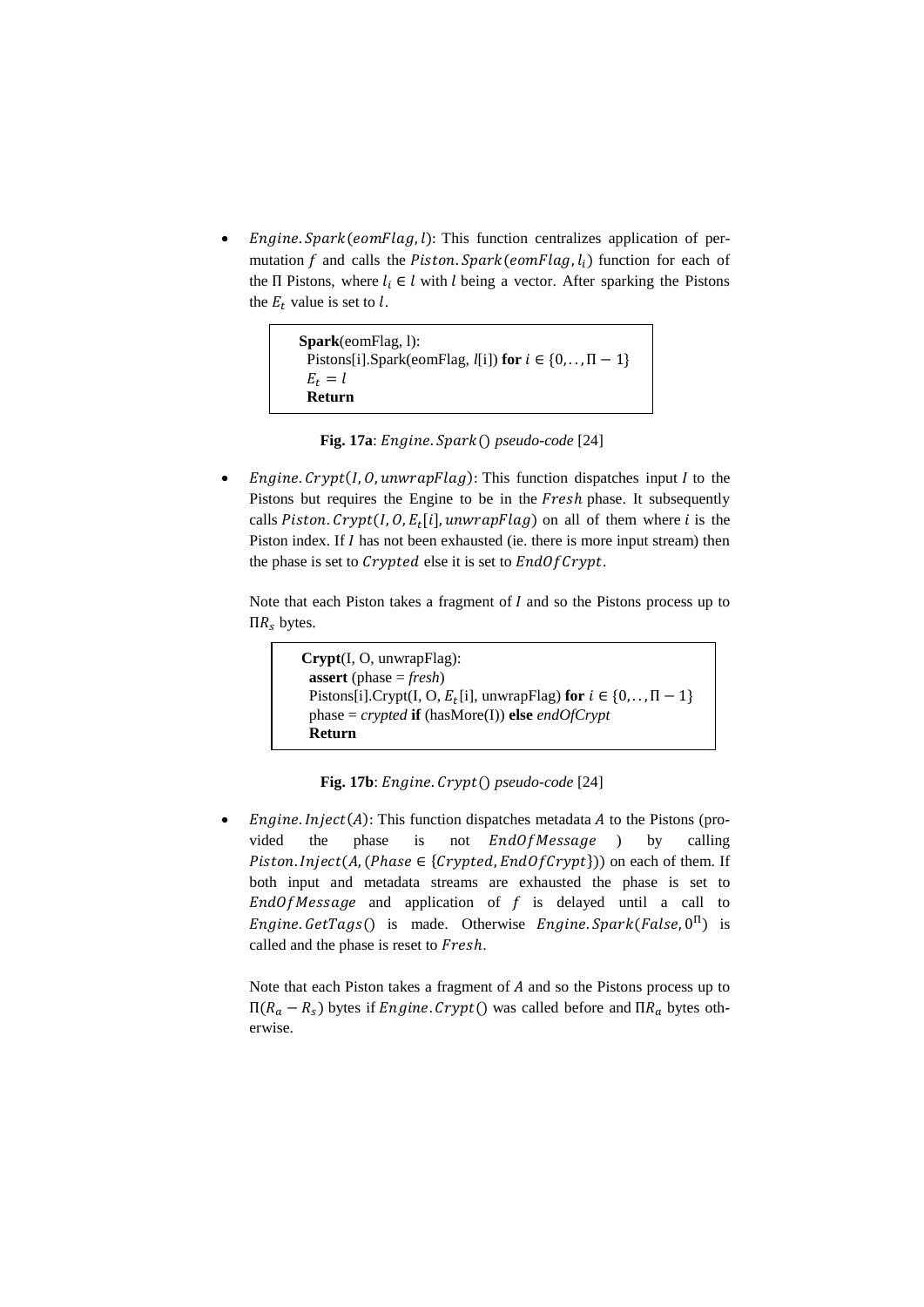```
Inject(A):
 assert (phase ∈ {fresh, crypted, endOfCrypt})
  cryptingFlag = (phase ∈ {crypted, endOfCrypt})
 Pistons[i].Inject(A, cryptingFlag) for i \in \{0, \ldots, \Pi - 1\}if ((phase = crypted) or (hasMore(A))):
 {
 Spark(false, {0x00}
Π)
   phase = fresh
  }
  else:
   phase = endOfMessage
  Return
```
**Fig. 17c**: *Engine. Inject*() *pseudo-code* [24]

*Engine. GetTags(T, l)*: This function, which can only be called if the phase is  $EndOfMessage$ , calls  $Engine(Spark(True, l)$  and collects the corresponding tags in output stream  $T$  from all Pistons by calling Piston.  $GetTag(T, l[i])$  on them where *i* is the Piston index. It then sets the phase to Fresh again.

```
GetTags(T, l):
  assert (phase = endOfMessage)
  Spark(true, l)
 Pistons[i].GetTag(T, l[i]) for i \in \{0, \ldots, \Pi-1\} phase = fresh
  Return
```
**Fig. 17d**: *Engine*. *GetTags*() *pseudo-code* [24]

- *Engine.InjectCollective(X, diversif yFlag)*: This function, which can only be called if the phase is  $Fresh$ , injects the same metadata  $X$  to all Piston objects by calling *Piston. Inject*  $(X_t[i], False)$  on them and is used to inject the  $SUV$  and chaining values. When diversify Flag is set (as set when injecting the  $SUV$ ) it appends to  $X$  two bytes:
	- o One byte encoding the degree of parallelism Π (for domain separation between instances with a different number of Piston objects)
	- o One byte encoding the index of the Piston object (for domain separation between Piston objects, in particular to avoid identical keystreams)

After the whole stream  $X$  is processed the phase is set to  $EndOfMessage$ .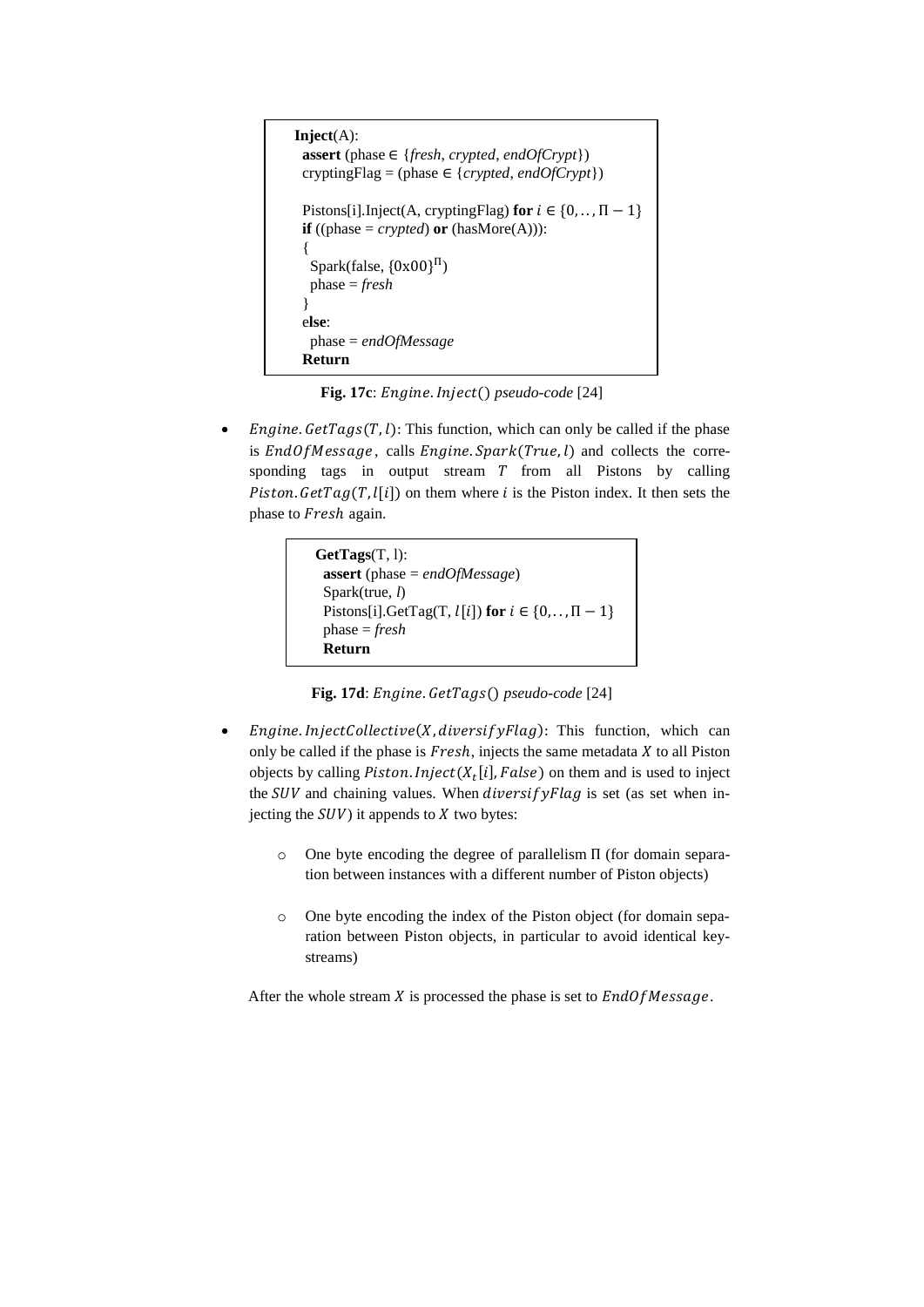```
InjectCollective(X, diversifyFlag):
  assert (phase = fresh)
X_t = \{byteStream() \}^{\Pi} while(hasMore(X))
  {
  x = X.get()X_t[i]. put(x) for i \in \{0, \ldots, \Pi - 1\} }
  if(diversifyFlag):
(X_t[i].put(\Pi); X_t[i].put(i)) for i \in \{0, ..., \Pi - 1\}X_t[i].seek(0,0) for i \in \{0, . . , \Pi -1\}\textbf{while}(\text{hasMore}(X_t[0])) {
Pistons[i].Inject(X_t[i], 0) for i \in \{0, \ldots, \Pi - 1\}if(hasMore(X_t[0])):
Spark(False, {0x00}^{\Pi}) }
  phase = endOfMessage
  Return
```
**Fig. 17e**: *Engine.InjectCollective() pseudo-code* [24]

# **4.4.3.3 Motorist Layer**

The *Motorist layer* controls an Engine object which controls a number Π of Piston objects. The Motorist layer has a parameter  $W$  (typically 32 or 64) denoting the *alignment unit* which ensures fragment start offsets, tag lengths, chaining values and fragments (except upon stream exhaustion) are a multiple of  $W$  allowing for multibyte chunk data manipulation. The Motorist layer finally also has parameters which determine security strength: capacity  $c$  and tag length  $\tau$ . From the latter the following is determined:

- $R_s$ : The squeezing rate is the largest multiple of *W* such that at least *c* bits (for the inner part) or 32 bits (for the fragment offsets) of the state are never used as output.
- $R_a$ : The absorbing rate is the largest multiple of W such that at least 32 bits at the end of the state are reserved for absorbing the fragment offsets.
- $c'$ : The chaining value length is the smallest multiple of W greater than or equal to capacity  $c$ .

An example Motorist API would look as follows:

 $Motorist[f, \Pi, W, c, \tau]$ 

The Motorist maintains a Phase attribute with the following possible values:

• Ready: The Motorist object has been initialized and no input has been given yet.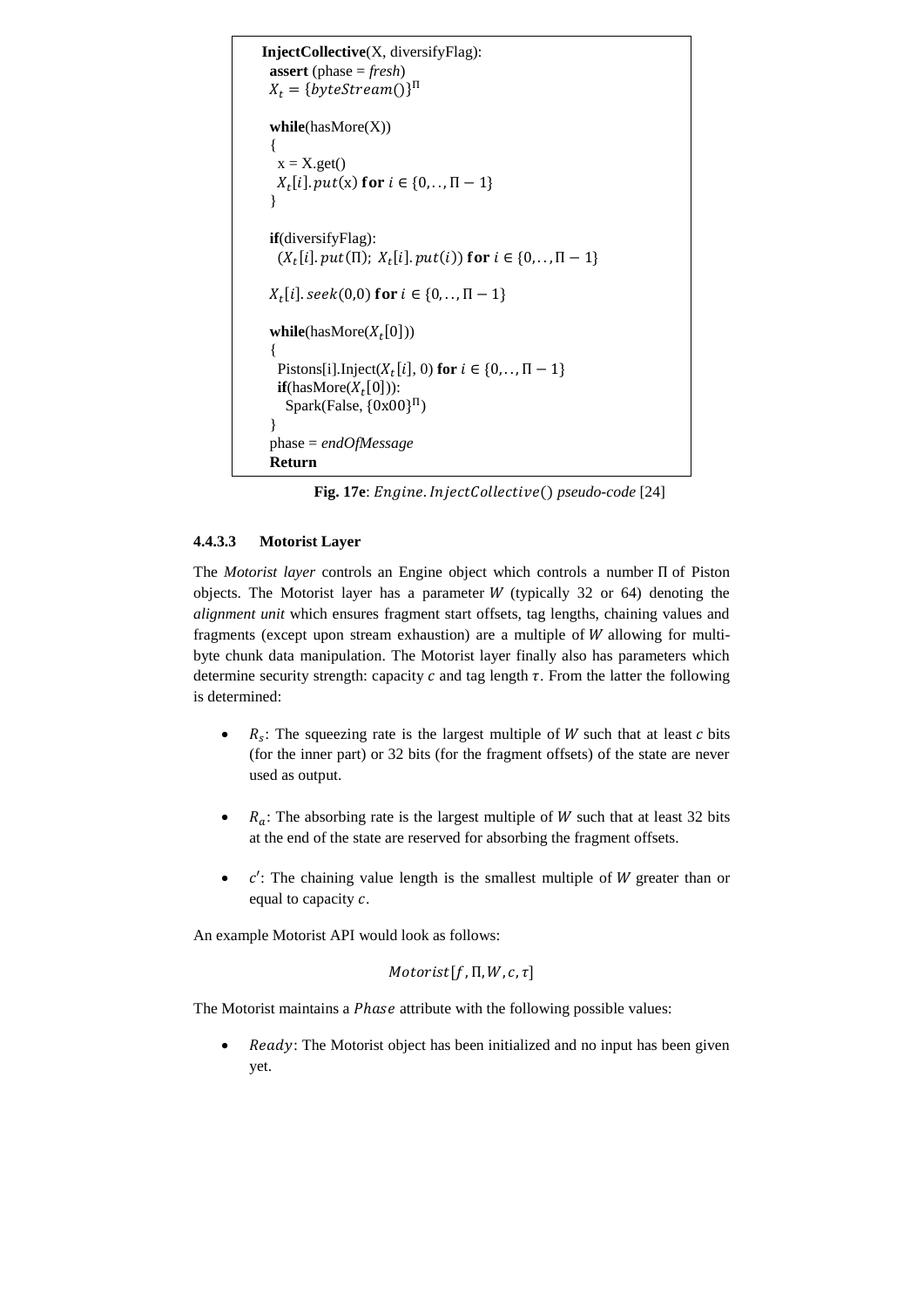- $Riding$ : The Motorist object processed the  $SUV$  and can no wrap or unwrap. This remains the phase until an error occurs.
- Failed: The Motorist object received an incorrect tag.

The motorist has four functions, illustrated in figures 18a-d, achieving the above functionality:

Motorist. StartEngine(SUV, tagFlag, T, unwrapFlag, forgetFlag): This function, which can only be called if the phase is  $Ready$ , starts a session with a given  $SUV$  read from the  $SUV$  byte stream. It is collectively injected with the  $diversifyFlag$  set for domain separation by calling Engine. InjectCollective(SUV, True). If the parameter forgetFlag is set a *knot* is needed and *Motorist. Make Knot* () is called after which Motorist. HandleTag(tagFlag, T, unwrapFlag) is called. This last step supports generation of verification of a tag by means of  $tagFlag$ . If unwrapFlag is set it verifies tag  $T$  else it returns a tag in  $T$ . If this succeeds then the phase is set to  $Riding$ .

```
StartEngine(SUV, tagFlag, T, unwrapFlag, forgetFlag):
  assert (phase = ready)
  Engine.InjectCollective(SUV, true)
  if (forgetFlag):
   MakeKnot()
 r =HandleTag(tagFlag, T, unwrapFlag)
 if(r):
   phase = riding
  Return r
```
**Fig. 18a**: Motorist. StartEngine() pseudo-code [24]

 $Motorist. Wrap(I, 0, A, T, unwrapFlag, forgetFlag):$  This function, which can only be called if the phase is  $Riding$ , unwraps cryptograms or wraps messages (depending on if  $unwrapFlag$  is set or not, respectively). The function starts by processing input  $I$  and metadata  $A$ .

If there is no available input or metadata it sets the right Engine phase by calling  $Engineeringu$ .  $Inject(A)$ . As long as there is available input  $I$  it calls Engine. Crypt(I, O, unwrapFlag), where O denotes the output stream, fol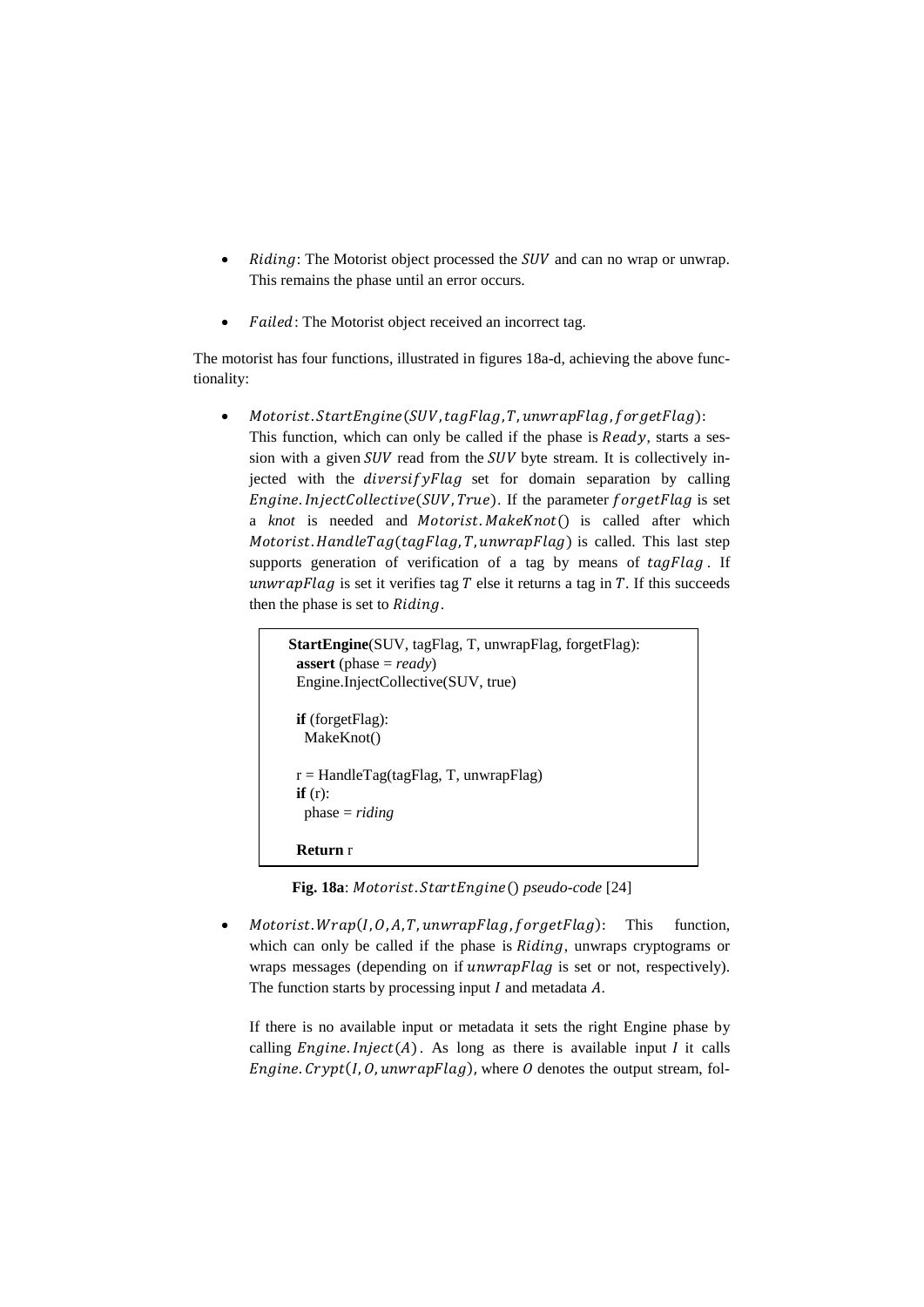lowed by a call  $Engineeringu = (A)$  until there is no more available input. Next, as long as there is available metadata  $A$  it calls  $Engineeringu = (A)$  until there is no more available metadata. If either  $\Pi > 1$  or  $forgetFlag$  is set a call to  $Motorist. MakeKnot()$  is made. Finally a call to Motorist. HandleTag(True, T, unwrapFlag) is made and only if it succeeds does the Motorist. Wrap call succeed and produce output in output stream  $0$ . A failing call to *Motorist*. HandleTag results in a cleared output stream  $\ddot{o}$ .

This function can be called to either *wrap* or *unwrap* which is done as follows:

- $\circ$  *Wrapping*: The function is to be called with *unwrapFlag* =  $False$ , a plaintext input stream  $I$  and metadata stream  $A$ , an output stream  $\theta$  for receiving the ciphertext and tag stream  $T$  for receiving the tag as well as  $for getFlag$ .
- $\circ$  Unwrapping: The function is to be called with *unwrapFlag* = True, a ciphertext input stream  $I$ , metadata stream  $A$ , and tag stream  $T$  and an output stream  $\hat{O}$  for receiving the plaintext as well as forgetFlag. The function returns True iff the tag is correct and false otherwise. The function clears  $\theta$  if the tag is incorrect.

```
Wrap(I,O,A,T, unwrapFlag, forgetFlag):
 assert (phase = riding)
 Engine.Inject(A) if (hasMore(I) and not (hasMore(A)))
  while(hasMore(I)):
 {
   Engine.Crypt(I, O, unwrapFlag)
   Engine.Inject(A)
  }
  while(hasMore(A)):
   Engine.Inject(A)
MakeKnot() if ((\Pi > 1) or (forgetFlag)r =HandleTag(true, T, unwrapFlag)
 O.erase() if not(r)
 Return r
```
**Fig. 18b**: Motorist. Wrap() pseudo-code [24]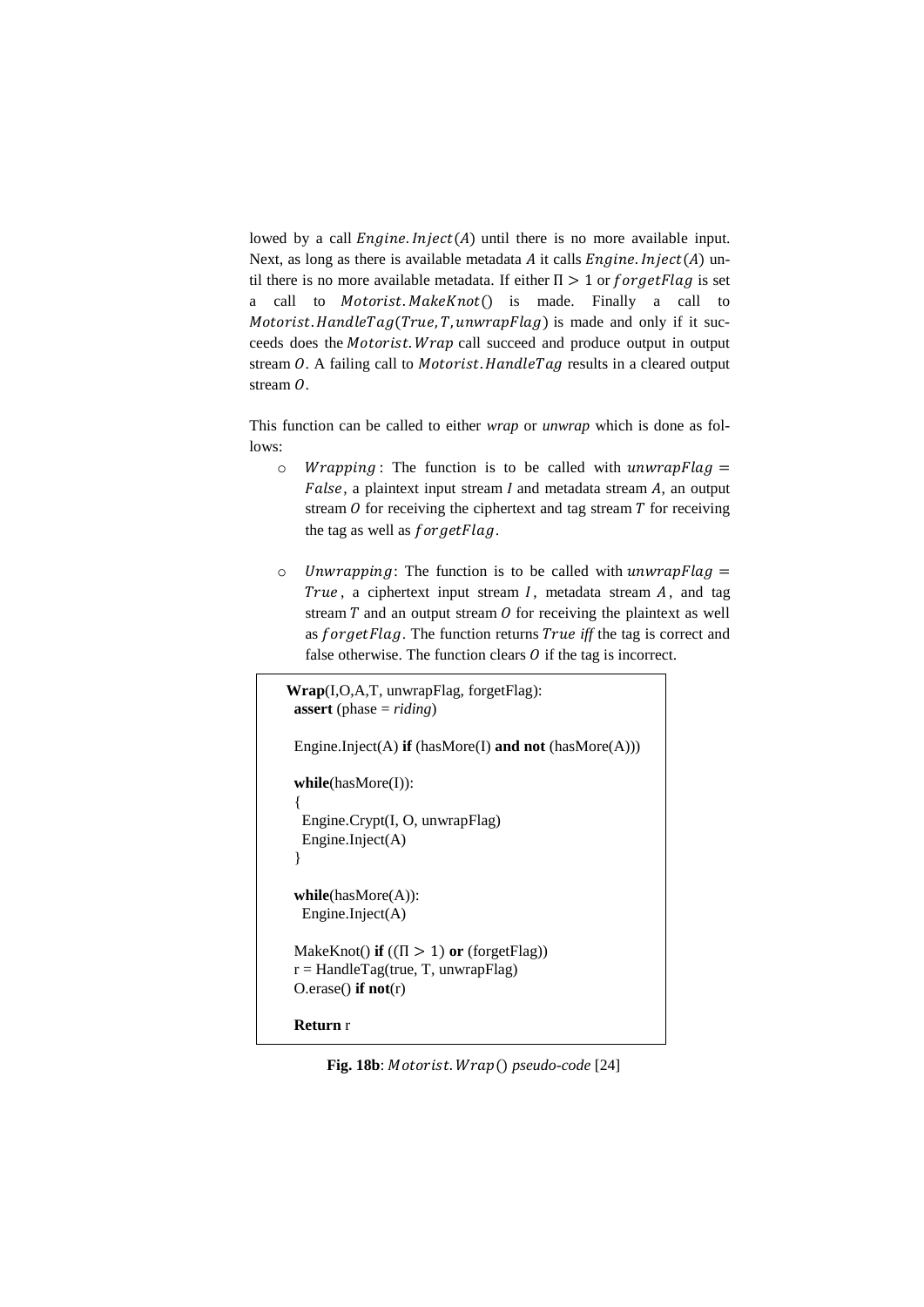$Motorist. MakeKnot(): This function, which is only used internally by the$ Motorist, is used to either make a tag depend on the state of  $\Pi > 1$  Pistons or, when  $\Pi = 1$ , achieve forgetting. The function starts by retrieving a c'-bit chaining values from every Piston object by calling Engine. GetTags(T',  $\int_{0}^{c'}$  $\left[\frac{c'}{8}\right]^{\Pi}$ ), where T' is an initially empty local bytestream, and concatenates them into a  $\Pi c'$ -bit string which is collectively injected into all Piston objects by calling Engine. InjectCollective(T', False).

```
MakeKnot():
 T
′ = byteStream()
Engine.GetTags(T', \{\frac{c'}{2}\}\frac{c}{8}}Π)
T'.\, seek(0,0)Engine.InjectCollective(T', false)
  Return
```
**Fig. 18c**: Motorist. MakeKnot() pseudo-code [24]

 $Motorist.$  HandleTag(tagFlag, T, unwrapFlag): This function, which is only used internally by the Motorist, starts out with an initially empty byte stream  $T'$  and if  $tagFlag$  is set proceeds to obtain tags using Engine. GetTags(T',  $\left[\frac{\tau}{c}\right]$  $\left( \frac{\tau}{8}, 0^{\Pi - 1} \right)$  and followed by either copying T' to T (if  $unwrapFlag = False$  ) to obtain a tag during wrapping or (if unwrapFlag = True) checking whether  $T' \neq T$  and if so setting phase to Failed in order to indicate that the resulting tag and desired tag did not match during unwrapping. If  $tagFlag$  is not set it simply calls *Engine. GetTags* (T',  $0^{\Pi}$ ) to move the engine phase along.

```
HandleTag(tagFlag, T, unwrapFlag):
   T
′ = byteStream()
    if not(tagFlag):
  Engine.GetTags(T', \{0x00\}^{\Pi})
     else:
  l = \{0x00\}^{\Pi}; l[0] = \frac{\tau}{8}8
     Engine.GetTags(T', l)
if not(unwrapFlag): (T = T')else if not(T' = T):
       phase = failed; 
       Return false
    Return true
```
**Fig. 18d**: Motorist. HandleTag() pseudo-code [24]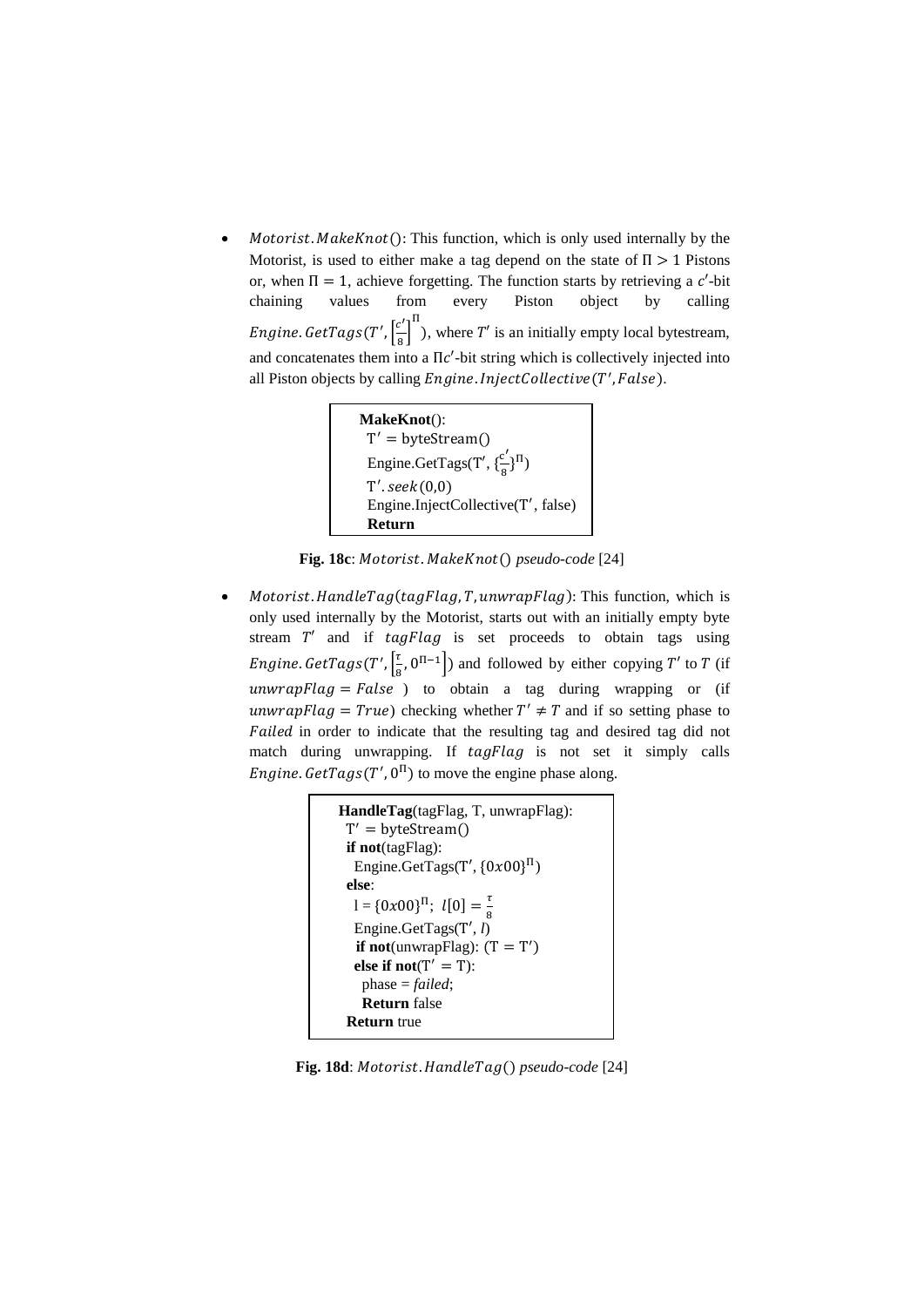After starting a session with Motorist. StartEngine() the Motorist object can receive an arbitrary number of calls to *Motorist. Wrap*(). The nonce requirement of the SUV holds at session level (within a session messages have no explicit number of nonce but must be processed in-order for tag verification). Both communicating parties must use synchronized values for the  $tagFlag$  and  $forgetFlag$  parameters.

### **4.5** The *Keccak*<sub>p</sub> permutations

The  $Keccak_n$  permutations are derived from the  $Keccak_f$  permutations (see section 3.2) and have a tweakable number of rounds. A  $Keccak<sub>p</sub>$  permutation is defined as *Keccak*<sub>p</sub>[b, n<sub>r</sub>] where b is the permutation width (where  $b = 25 * 2^l$  and  $0 \le l \le$  $6, l \in \mathbb{Z}$ ) and  $n_r$  the number of rounds. In short  $Keccak_p[b, n_r]$  consists of the application of the last  $n_r$  rounds of  $Keccak_f[b]$ . In the case that  $n_r = 12 + 2l$  then  $Keccak_p[b, n_r] = Keccak_f[b].$ 

### **4.6 The Key Pack**

Keyak keys are encoded in so-called *Key Packs* which serve to encode secret keys as prefix of an SUV. Key packs make use of the  $pad10*[r](|M|)$  padding rule which returns a bitstring  $10^q$  where  $q = (|M| - 1) \text{ mod } r$ . If r is a multiple of 8 and M a sequence of bytes the padding rule returns the bytestring  $0x010x00^{\frac{q-7}{8}}$ . Given a key  $K$  a key pack of  $l$  bytes is defined as:

$$
KeyPack(K, l) = enc_8(l) \big| |K| \big| pad 10^*[l-8] (|K|)
$$

Where  $l < 256$  indicates the full length of the key pack in bytes and key K is limited to  $8(l - 1) - 1$  bits resulting in the key pack illustrated in figure 19.

| length field $(1)$ | key (k)                           | padding $(l-(k+1))$ |  |
|--------------------|-----------------------------------|---------------------|--|
| 0x12               | 0x01 0x23  0xEF   0x01 0x00  0x00 |                     |  |

Fig. 19:  $KeyPack(K, 18)$  with 64-bit key  $K$ .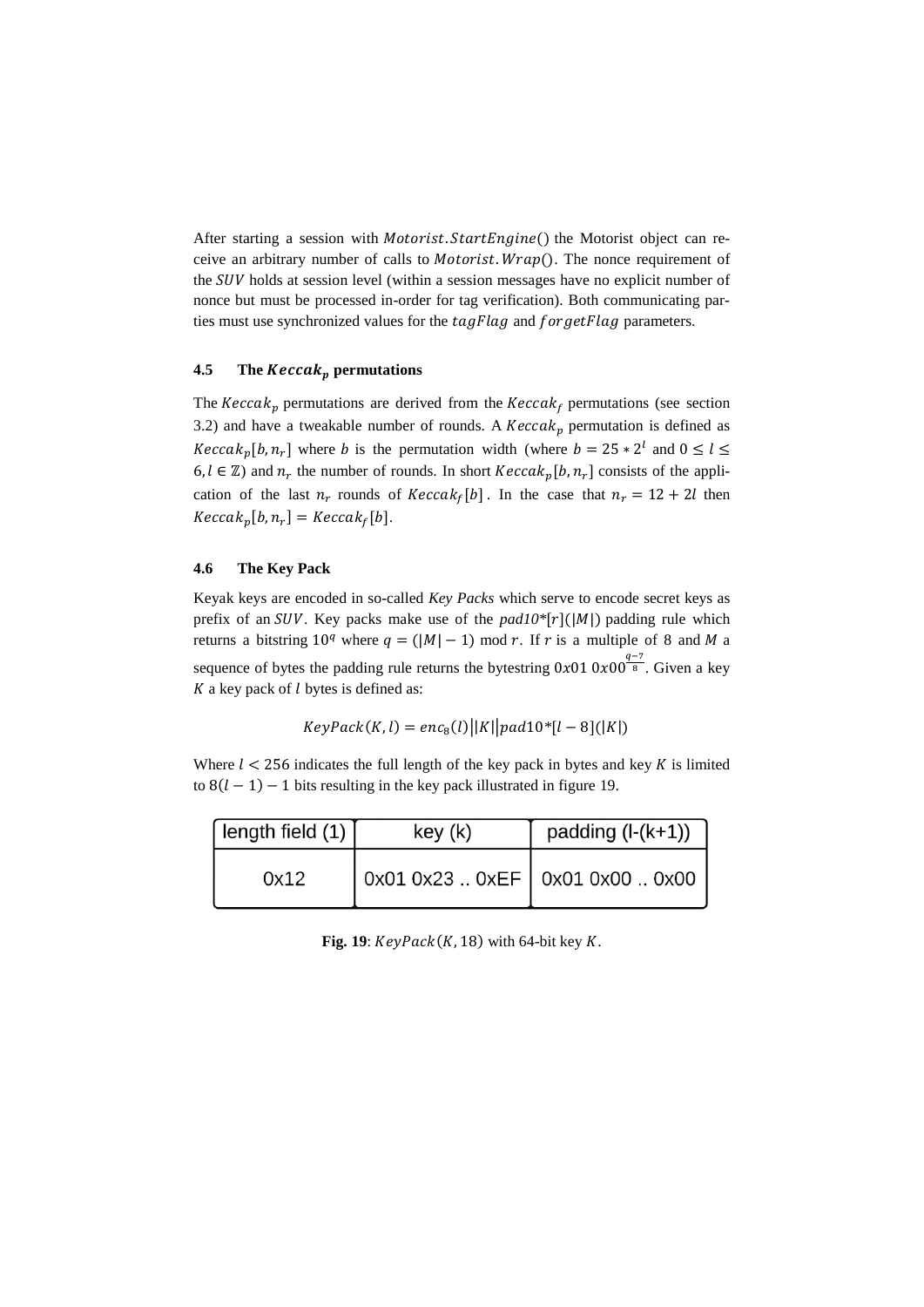#### **4.7 The Keyak Encryption Scheme**

Combining the above documented functionality gives us the *Keyak* encryption scheme as an instantiation of the *Motorist* mode with a  $Keccak<sub>p</sub>$  instance as permutation. A Keyak instance is defined as follows:

 $Keyak[b, n_r, \Pi, c, \tau] = Motorist[Keccak_p[b, n_r], \Pi, W, c, \tau]$ 

Where  $W = max(\frac{b}{\alpha})$  $\frac{b}{25}$ , 8).

The *SUV* is given as:

$$
SUV = KeyPack(K, l_k)||N
$$

Where  $l_k = \frac{W}{8}$  $\frac{W}{8}$  $\left[\frac{c+9}{W}\right]$  $\frac{1}{w}$  and no limitation on the length of nonce N.

#### **4.7.1 Keyak Named Instances**

There are five named *Keyak* instances taking on various specific parameters and being suitable for various different optimizations. All instances have the following parameters:  $n_r = 12$ ,  $c = 256$ ,  $\tau = 128$  (specifying the usage of 12 rounds, a capacity of 256-bits and a tag size of 128-bits respectively). The instances are, in order of increasing state size:

- $River Keyak$ :  $b = 800, \Pi = 1$
- *Lake Keyak*:  $b = 1600$ ,  $\Pi = 1$  (primary recommendation)
- $Sea Keyak: b = 1600, \Pi = 2$
- *Ocean Keyak*:  $b = 1600$ ,  $\Pi = 4$
- *Lunar Keyak*:  $b = 1600$ , Π = 8

For *River Keyak*  $W = 32$  and key pack length  $l_k = 36$  bytes while for the other instances  $W = 64$ ,  $l_k = 40$  bytes. All instances take a (variable length) public message number or nonce  $N$  but no private message number. If  $N$  is to be fixed length it is proposed to be 58 bytes for *River Keyak* and 150 bytes for other instances. All instances produce a  $\tau = 128$ -bit tag (or MAC) which can be truncated if desired by the user. If not truncated the gap between plaintext and ciphertext length is 128 bits. Key sizes are variable with key size  $128 \le k \le l_k$  (where the maximum is at least 256) bits).